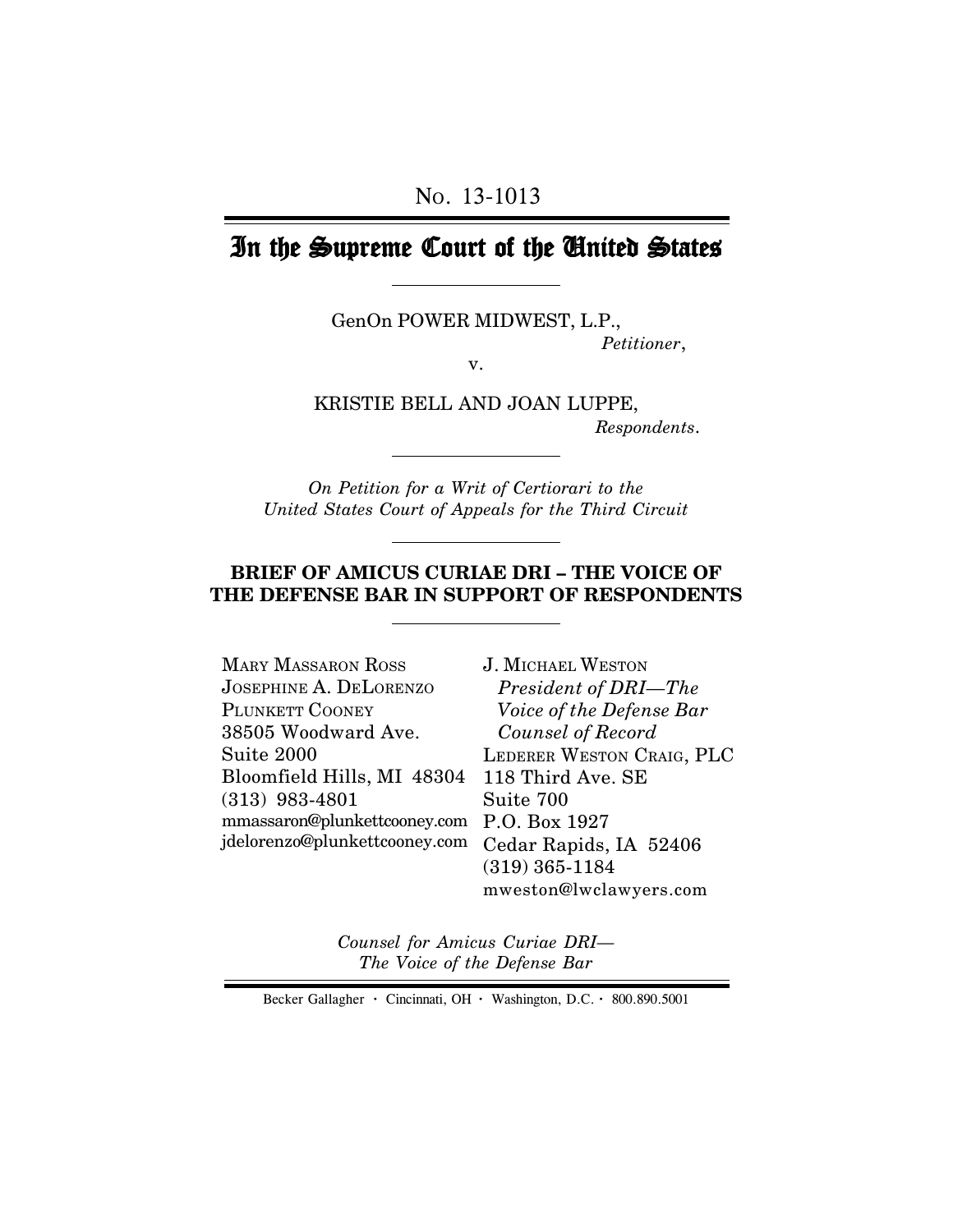# **TABLE OF CONTENTS**

| INDEX OF AUTHORITIES  iii                                                                                                                                                                                                                                                                                             |
|-----------------------------------------------------------------------------------------------------------------------------------------------------------------------------------------------------------------------------------------------------------------------------------------------------------------------|
| INTEREST OF AMICUS CURIAE  1                                                                                                                                                                                                                                                                                          |
| $SUMMARY$ OF ARGUMENT $\ldots \ldots \ldots \ldots \ldots 3$                                                                                                                                                                                                                                                          |
| $\text{ARGUMENT}\ \dots\dots\dots\dots\dots\dots\dots\dots\dots\dots\ 4$                                                                                                                                                                                                                                              |
| This Court Should Grant Certiorari To Affirm<br>That The Comprehensive Provisions Of The<br>Clean Air Act Preempt Actions With Respect To<br>Emissions And Air Pollution Under State<br>Common Law Nuisance Theories  4                                                                                               |
| A. This Court should grant certiorari to affirm<br>that all state common law nuisance claims<br>with respect to air pollution are preempted<br>by the Clean Air Act, which will ensure<br>predictability in the law, prevent increased<br>litigation, and protect reliance interests. $\ldots$ 6                      |
| B. This Court should grant certiorari because<br>the rationale for displacement articulated in<br>Am. Elec. Power Co., Inc. v. Connecticut<br>applies equally to state common law claims                                                                                                                              |
| C. This Court should grant certiorari so that it<br>can affirm that state common law nuisance<br>claims are preempted under the Clean Air<br>Act because nuisance is a vague and<br>malleable theory inconsistent with<br>Congress's intent to create comprehensive,<br>uniform, regulatory provisions addressing air |
|                                                                                                                                                                                                                                                                                                                       |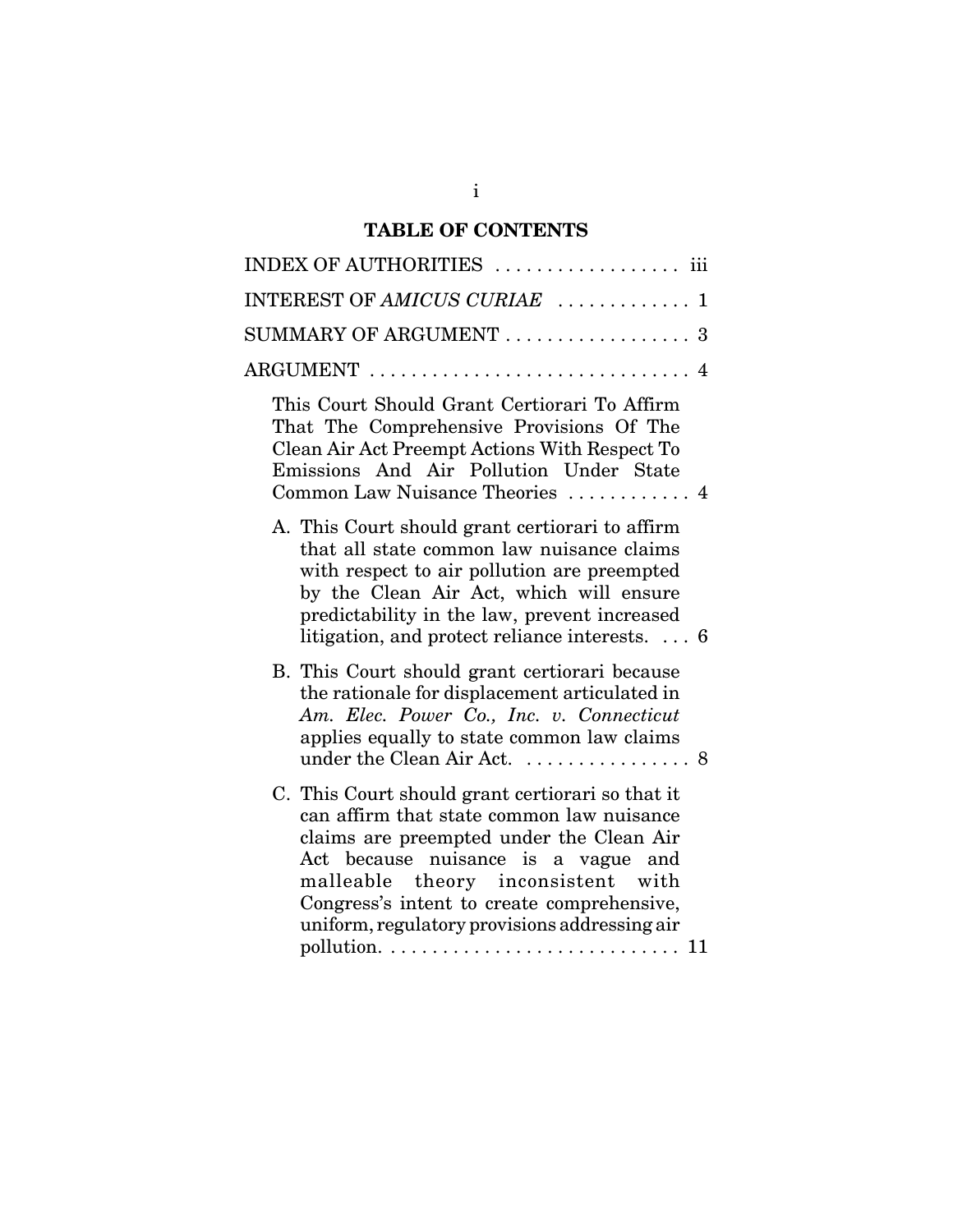| D. The reasoning in <i>Cooper</i> provides additional |
|-------------------------------------------------------|
| support for a finding that the Clean Air Act          |
| preempts state common law claims and this             |
| Court should grant certiorari so that it              |
| can affirm that all state common law                  |
| nuisance actions – not simply those in non-           |
| source states – are preempted by the Clean            |
|                                                       |
|                                                       |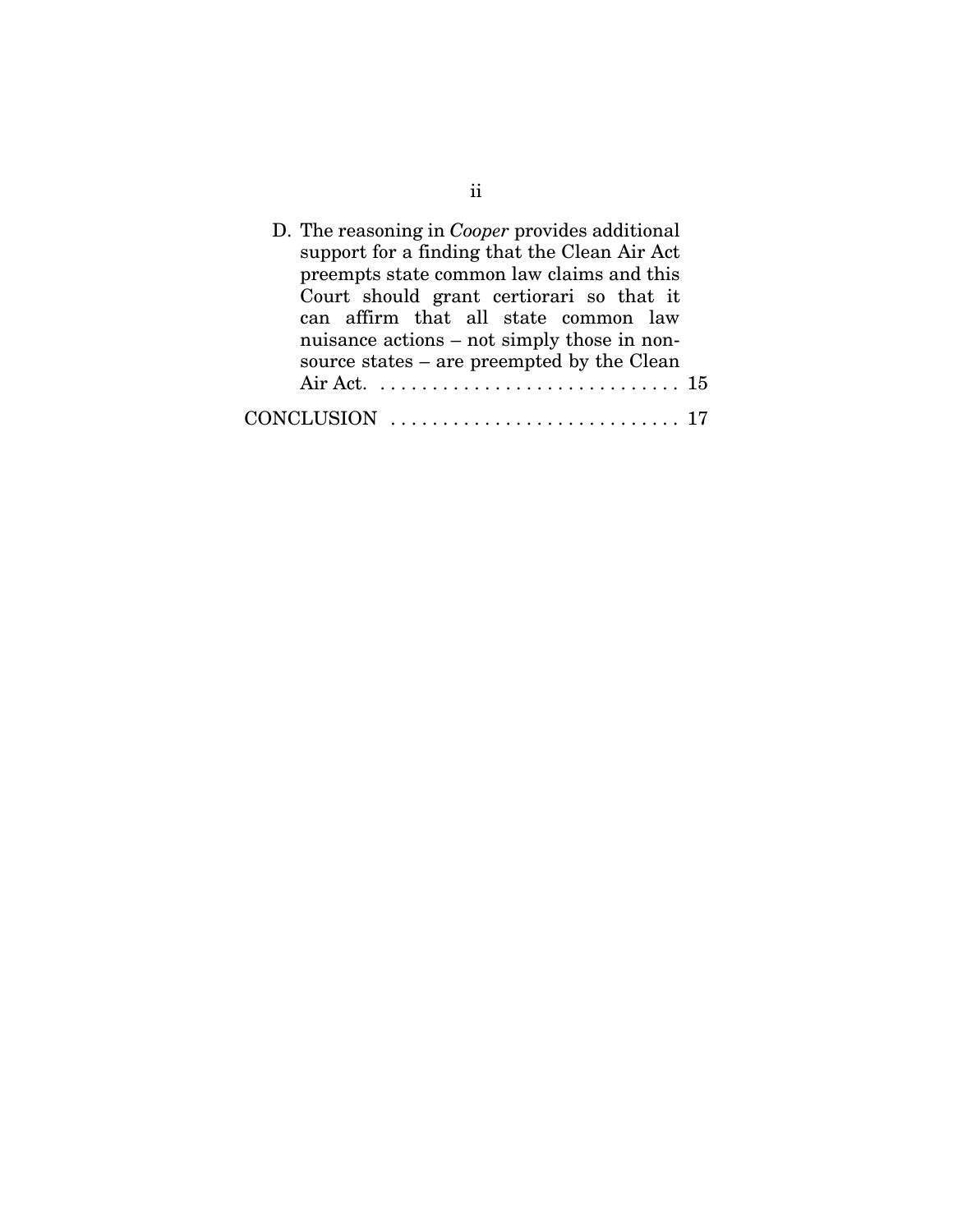# **INDEX OF AUTHORITIES**

# **CASES**

| Am. Elec. Power Co., Inc. v. Connecticut,<br>131 S. Ct. 2527 (2011) $\ldots \ldots \ldots \ldots$ passim |
|----------------------------------------------------------------------------------------------------------|
| Awad v. McColgan,<br>357 Mich. 386, 98 N.W.2d 571 (1959)  11                                             |
| Bell v. Cheswick Generating Station,                                                                     |
| Castano v. Am. Tobacco Co.,<br>84 F.3d 734 (5th Cir. 1996)  2, 6, 7                                      |
| City of Bakersfield v. Miller,<br>64 Cal. 2d 93, 410 P.2d 393 (1966) $\ldots$ 12                         |
| City of Festus v. Werner,<br>656 S.W.2d 286 (Mo. Ct. App. 1983)  14                                      |
| City of Lincoln Ctr. v. Farmway Co-Op, Inc.,                                                             |
| City of Milwaukee v. Illinois & Michigan,                                                                |
| Coopers & Lybrand v. Livesay,                                                                            |
| Gen. Motors Corp. v. United States,                                                                      |
| Grove Press, Inc. v. City of Philadelphia,                                                               |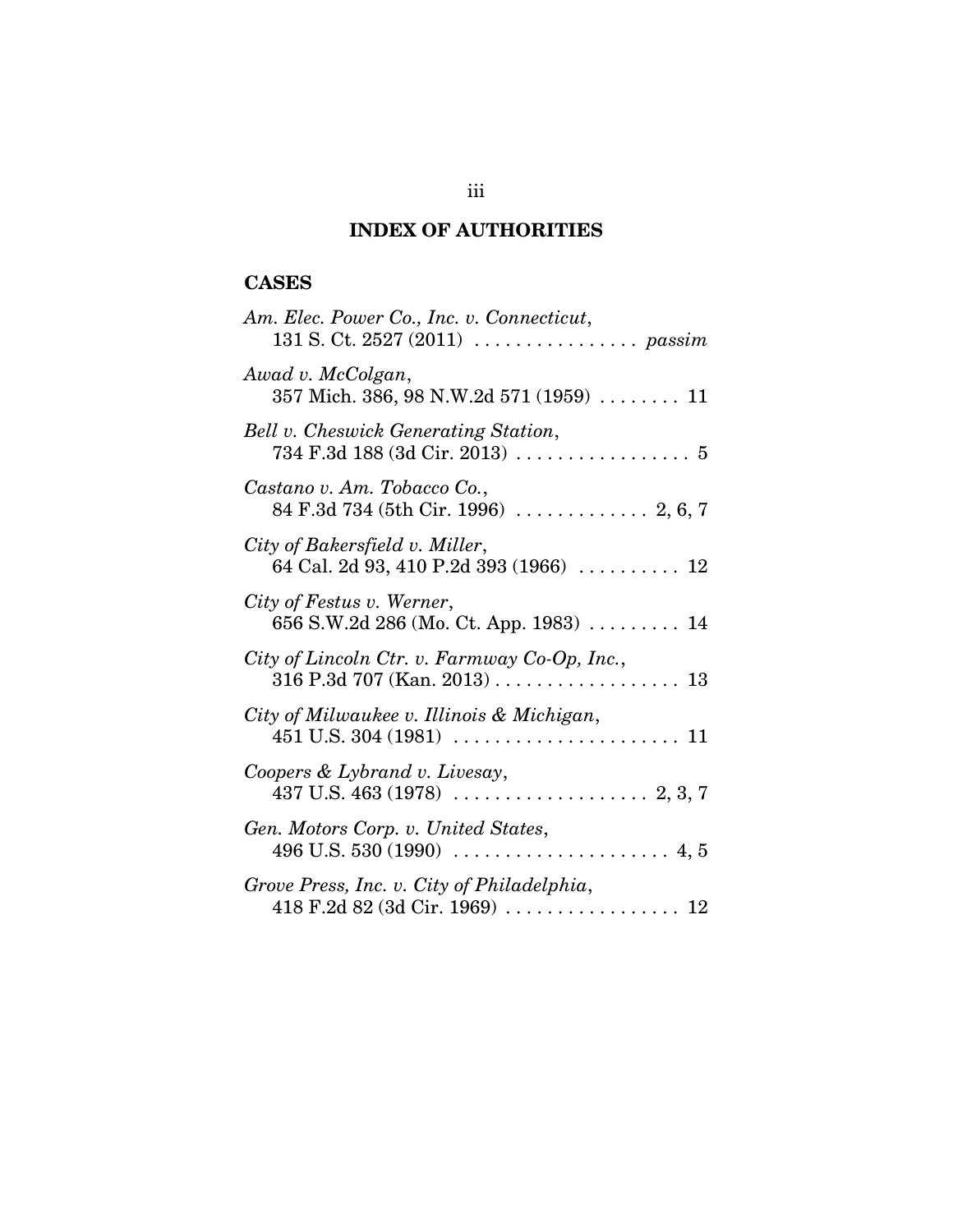| Guidi v. City of Atl. City,<br>286 N.J. Super. 243, 668 A.2d 1098 (App. Div.                      |
|---------------------------------------------------------------------------------------------------|
| Her Majesty the Queen in Right of the Province of<br>Ontario v. Detroit,                          |
| Hillsborough Cnty. v. Automated Med. Labs., Inc.,                                                 |
| Illinois v. City of Milwaukee, Wis.,                                                              |
| Int'l Paper Co. v. Ouellette,                                                                     |
| Lucas v. S. Carolina Coastal Council,                                                             |
| Massachusetts v. EPA,                                                                             |
| Mobil Oil Corp. v. Thorn,<br>401 Mich. 306, 258 N.W.2d 30 (1977)  11                              |
| N. Carolina, ex rel. Cooper v. Tennessee Valley<br>Auth.,<br>615 F.3d 291 (4th Cir. 2010)  passim |
| People v. Lim,<br>18 Cal. 2d 872, 118 P.2d 472 (1941)  12                                         |
| Philadelphia Elec. Co. v. Hercules, Inc.,<br>762 F.2d 303 (3d Cir. 1985)  12                      |
| Rice v. Santa Fe Elevator Corp.,                                                                  |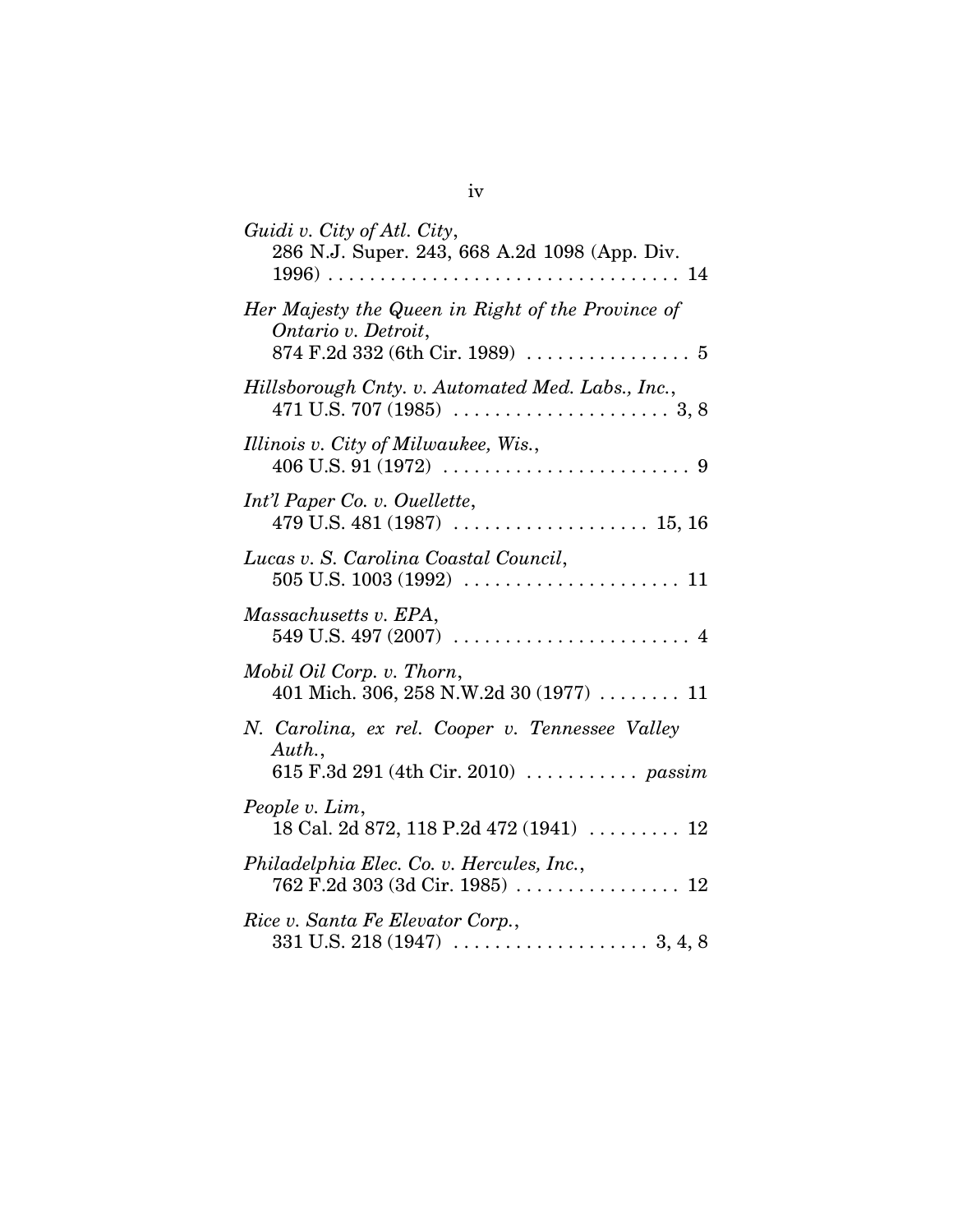| Stanfield v. Glynn Cnty.,<br>280 Ga. 785, 631 S.E.2d 374 (2006) $\ldots$ 13    |
|--------------------------------------------------------------------------------|
| State v. Monoco Oil Co., Inc.,<br>185 Misc. 2d 742, 713 N.Y.S.2d 440 (Sup. Ct. |
| Wilbros, LLC v. State,<br>S13A1410, 2014 WL 695212 (Ga. Feb. 24,               |
| <b>STATUTES</b>                                                                |
| Clean Air Act, 42 U.S.C. § 7401 et seq. $\dots \dots$ passim                   |
|                                                                                |
|                                                                                |
|                                                                                |
|                                                                                |
|                                                                                |
|                                                                                |
| 42 U.S.C. § 7411(d)(1)-(2) $\dots\dots\dots\dots\dots\dots 10$                 |
|                                                                                |
|                                                                                |
| <b>RULES</b>                                                                   |
|                                                                                |
|                                                                                |
| <b>OTHER AUTHORITIES</b>                                                       |
| 2 Cooley's Blackstone, 4th Ed. 1899  12                                        |
|                                                                                |

v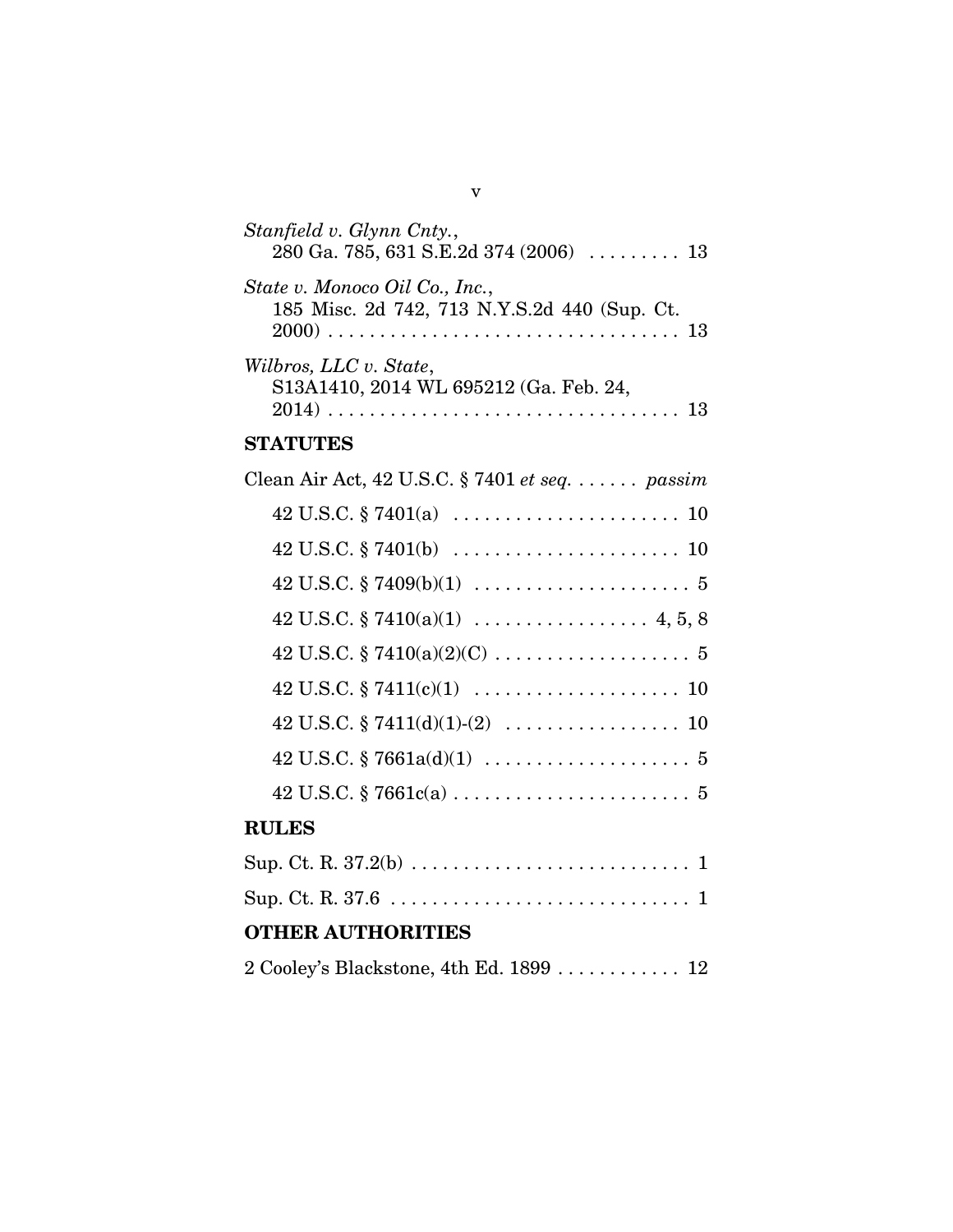| Friendly, In Praise of Erie—And of the New Federal<br>Common Law, 39 N.Y.U.L.Rev. 383 (1964)  9      |
|------------------------------------------------------------------------------------------------------|
| Albert C. Lin, Public Trust and Public Nuisance:<br>Common Law Peas in A Pod?, 45 U.C. Davis L.      |
| Tanya J. Monestier, Transnational Class Actions<br>and the Illusory Search for Res Judicata, 86 Tul. |
| William L. Prosser, Nuisance Without Fault, 20                                                       |
| Prosser, Private Action for Public Nuisance, 52                                                      |
| Warren A. Seavey, Nuisance: Contributory<br>Negligence and Other Mysteries, 65 Harv. L.              |
| Ezra Ripley Thayer, Public Wrong and Private<br>Action, 27 Harv. L. Rev. 317 (1914)  12              |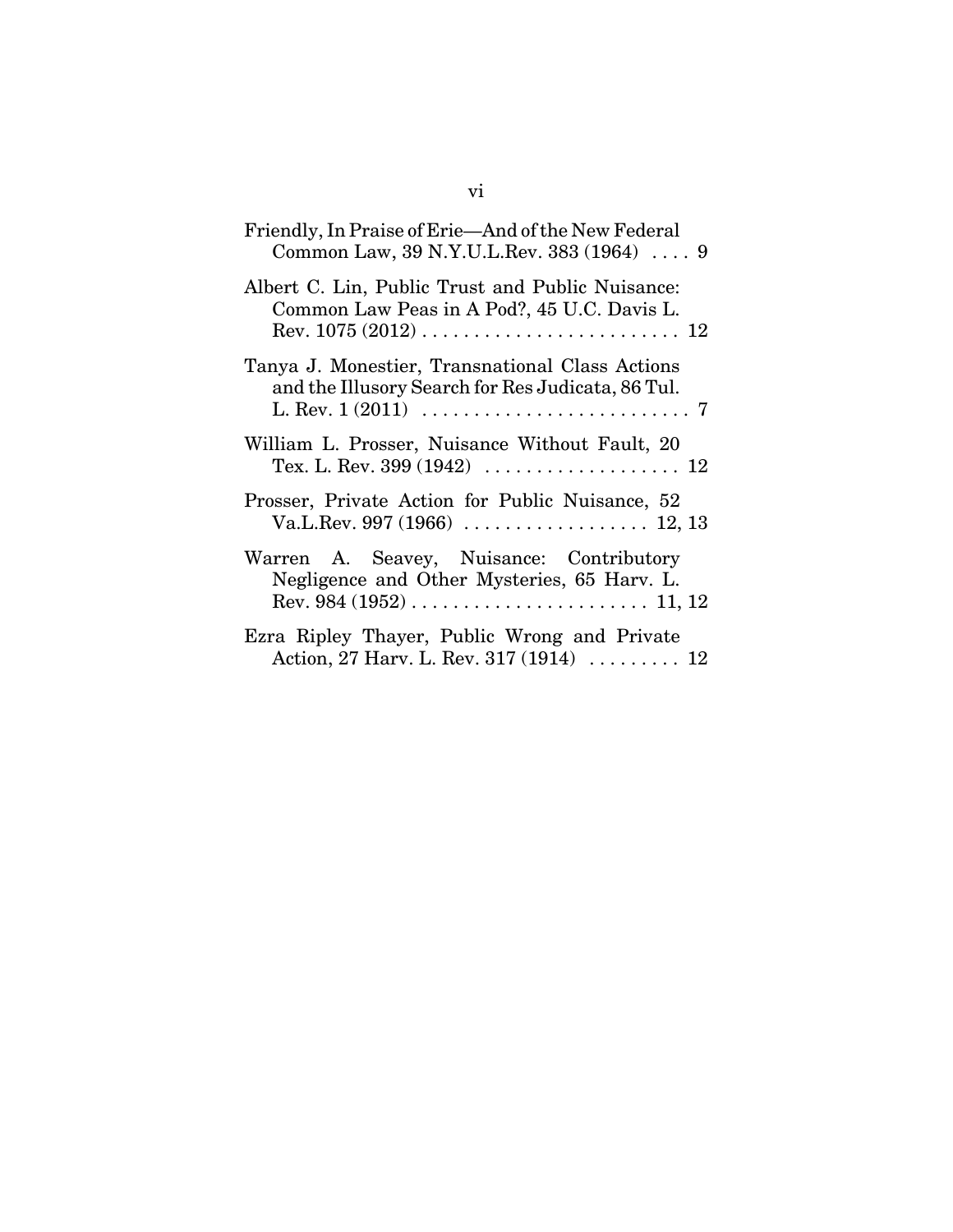### **INTEREST OF** *AMICUS CURIAE*<sup>1</sup>

Amicus curiae DRI—the Voice of the Defense Bar, is a 22,500-member international association of defense lawyers who represent individuals, corporations, insurance carriers, and local governments involved in civil litigation. DRI has long been a voice for a fair and just system of civil litigation, seeking to ensure that it operates to effectively, expeditiously, and economically resolve disputes for litigants. To that end, DRI participates as amicus curiae in cases that raise issues of importance to its membership and to the judicial system. This is such a case.

DRI's interest in this case stems from its members' representation of clients engaged in litigation under the Clean Air Act, 42 U.S.C. § 7401 *et seq*. DRI members' extensive litigation experience counsels that when vague and undefined terms – in this case "public nuisance" as defined in any number of state statutes and by state common law – govern liability with respect to emissions of air pollutants, the outcome of litigation is less predictable and the job of advising or defending clients increases in difficulty. Additionally, vague and ill-defined terms or causes of action with broad, malleable parameters increase litigation. An increase in litigation in such circumstances is of particular concern, given the threat of class action suits

<sup>&</sup>lt;sup>1</sup> Pursuant to Rule 37.6, amicus certifies that no counsel for a party authored this brief in whole or in part and that no person or entity, other than amicus, its members, or its counsel, has made a monetary contribution to the preparation or submission of this brief. Pursuant to Rule 37.2(b), amicus notified counsel of record for all parties of its intention to file an amicus curiae brief 10 days prior to the due date for its brief and consent was granted.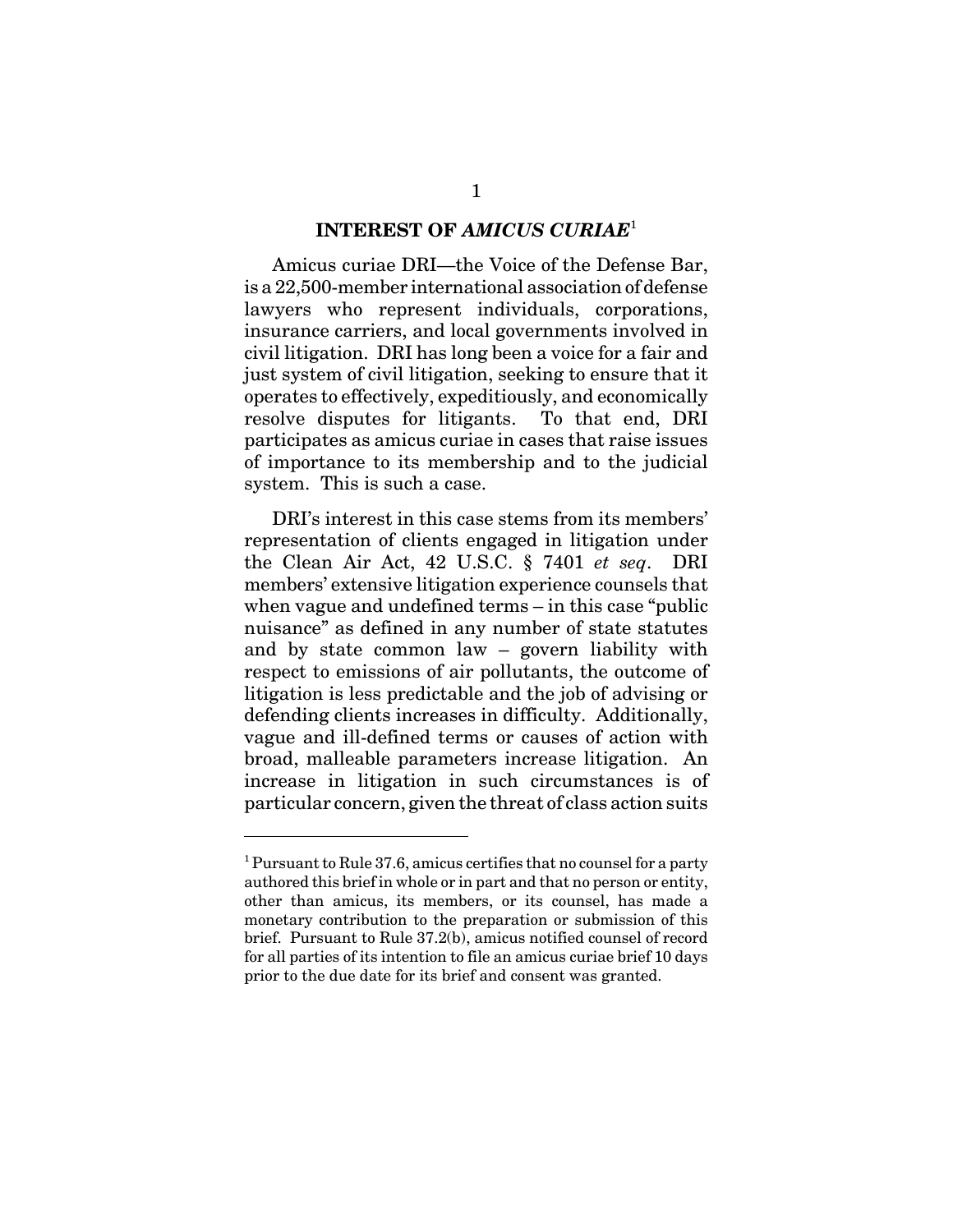such as this one. In DRI members' experience, "[c]lass certification magnifies and strengthens the number of unmeritorious claims," "makes it more likely that a defendant will be found liable and results in significantly higher damage awards." *Castano v. Am. Tobacco Co*., 84 F.3d 734, 746 (5th Cir. 1996). Thus, as recognized by this Court, "[c]ertification of a large class may so increase the defendant's potential damages liability and litigation costs that he may find it economically prudent to settle and to abandon a meritorious defense." *Coopers & Lybrand v. Livesay*, 437 U.S. 463, 476 (1978). If defendants must face such extensive liability and pressure to settle, the claims should be limited to the plain language of the Act and accompanying regulations, which aids in predictability and consistency of outcomes.

Additionally, Congress intended the Clean Air Act to establish a comprehensive national regulatory framework. DRI members represent manufacturers subject to these regulations, many of whom have nationwide operations. Members are tasked with advising their clients on the applicable law. When manufacturers are forced to alter their operations because of state statutes and common law that differ from what Congress intended under the Clean Air Act, it results in an enormous expense. In addition, advance guidance regarding applicable standards is difficult if not impossible under a myriad of state common law theories, in which judges and juries establish the law on an ad hoc after-the-fact basis.

DRI believes that this Court should grant certiorari to consider this important issue. A ruling that Congress intended the Clean Air Act to establish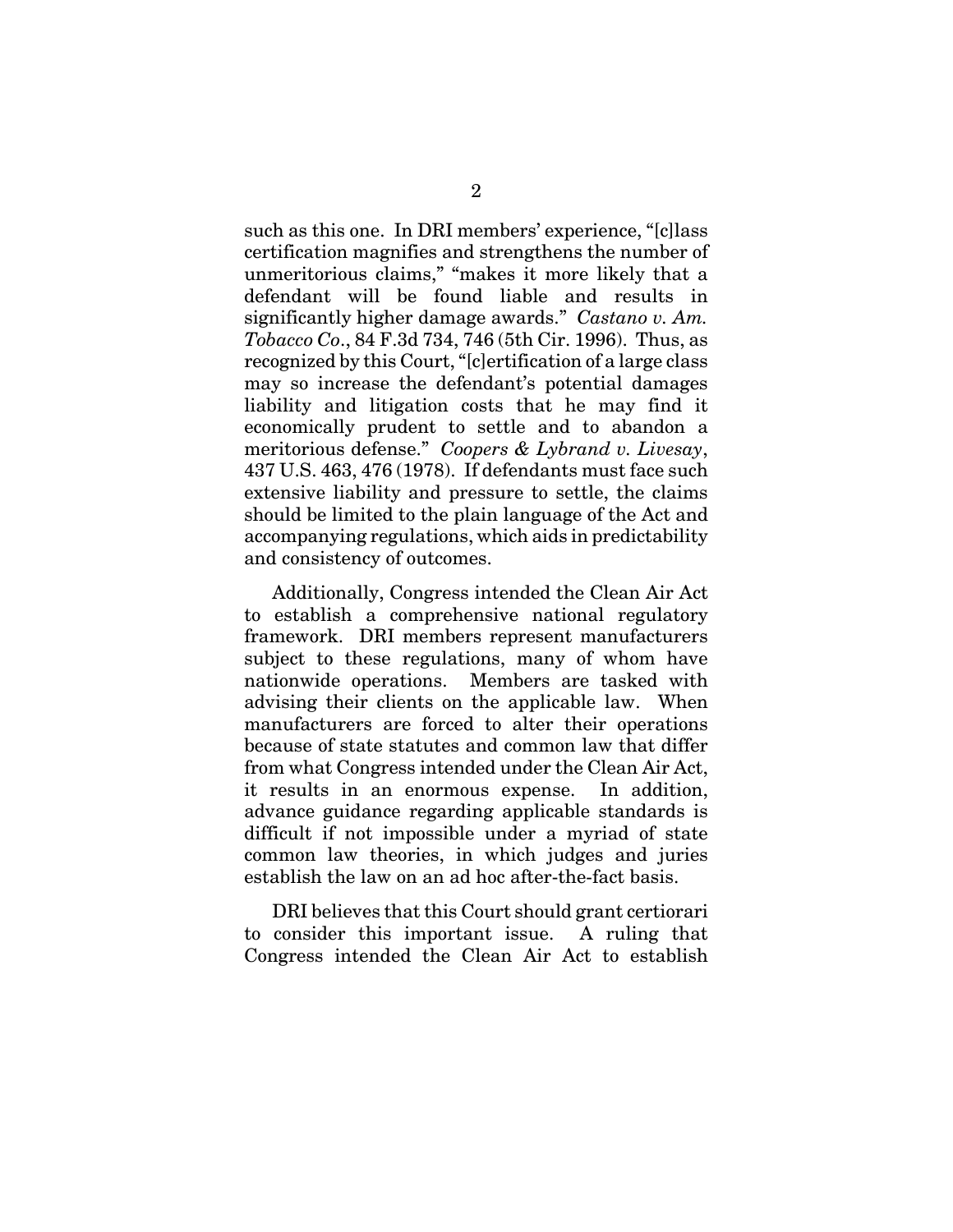uniform national standards and preempt state law public nuisance claims with respect to air pollution will reduce the amount and length of litigation and help ensure that like cases are treated alike.

#### **SUMMARY OF ARGUMENT**

The extensive litigation experience of amicus curiae DRI's members suggests that following the plain language of the Act and accompanying regulations results in predictability and consistency of outcomes in litigation, limits potential lawsuits, and protects reliance interests. By contrast, allowing state law claims based on vague and malleable notions of public nuisance prevents industry players from knowing the applicable standards in advance with any certainty, increases litigation, and undermines reliance interests. This is of particular concern given the threat of class action suits and their tendency to force settlements of unmeritorious claims. *Coopers & Lybrand*, 437 U.S. at 476.

The comprehensive regulatory framework that Congress established through the Clean Air Act will be undermined if state law public nuisance actions are allowed to go forward. In *Am. Elec. Power Co., Inc. v. Connecticut*, 131 S. Ct. 2527, 2532 (2011) ("*AEP*"), this Court determined that *federal* common law public nuisance claims are displaced by the Clean Air. The same rationale employed in *AEP* should apply to preempt state common law claims because, as made clear in that case, the Clean Air Act "is sufficiently comprehensive to make reasonable the inference that Congress 'left no room' for supplementary state regulation." *Hillsborough Cnty. v. Automated Med. Labs*., *Inc*., 471 U.S. 707, 713 (1985), quoting *Rice v.*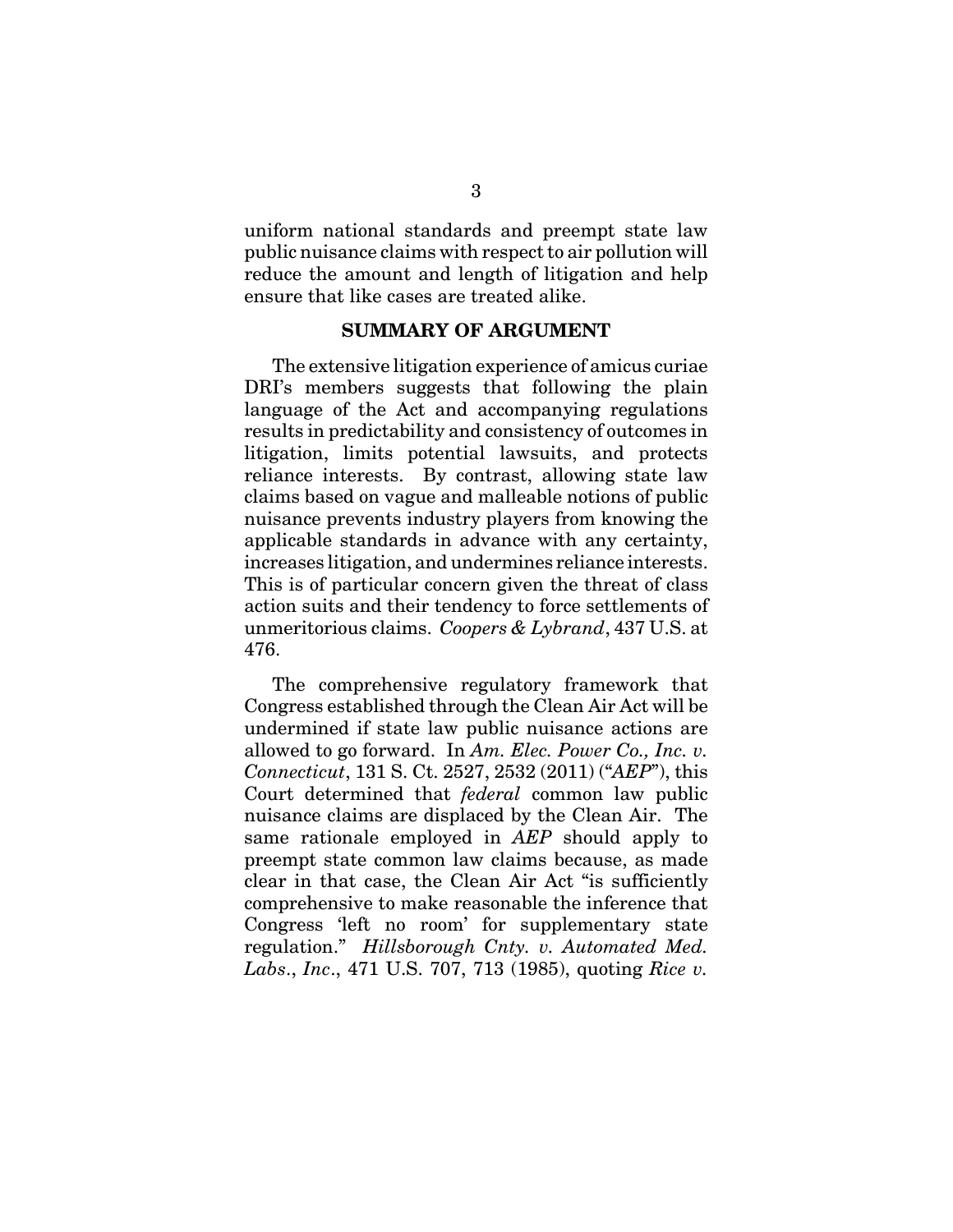*Santa Fe Elevator Corp*., 331 U.S. 218, 230 (1947). This is especially true where the states are involved in implementing, maintaining, and enforcing the Act. 42 U.S.C.  $\S 7410(a)(1)$ .

By contrast, nuisance is a vague and malleable theory inconsistent with the comprehensive provisions of the Act. Allowing such claims to go forward will "scuttle the nation's carefully created system for accommodating the need for energy production and the need for clean air." *N. Carolina, ex rel. Cooper v. Tennessee Valley Auth*., 615 F.3d 291, 296 (4th Cir. 2010).

#### **ARGUMENT**

### **This Court Should Grant Certiorari To Affirm That The Comprehensive Provisions Of The Clean Air Act Preempt Actions With Respect To Emissions And Air Pollution Under State Common Law Nuisance Theories**

This Court should grant certiorari to affirm that the Clean Air Act preempts actions under state common law nuisance theories. Congress created a comprehensive regulatory framework in the Clean Air Act, which will be undermined if state law actions under vague and malleable notions of public nuisance are allowed to go forward.

The Clean Air Act authorizes federal regulation of emissions of carbon dioxide and other greenhouse gases. *AEP*, 13 S. Ct. at 2532, citing *Massachusetts v. EPA*, 549 U.S. 497 (2007). The Act is "a comprehensive national program" under which the states and the federal government are "partners in the struggle against air pollution." *Gen. Motors Corp. v. United*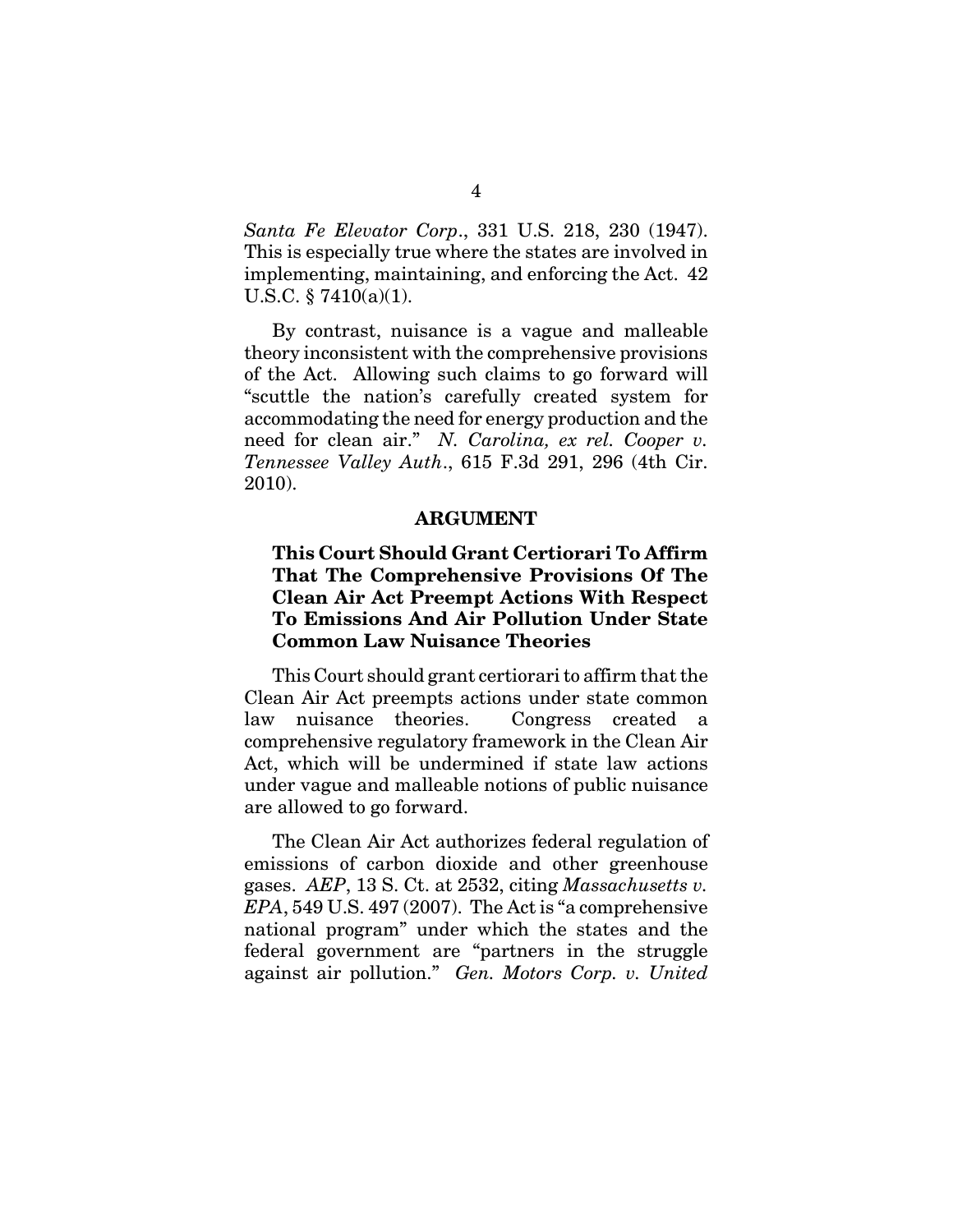*States*, 496 U.S. 530, 532 (1990). Accordingly, emissions nationwide have been "extensively regulated" under the Act for 40 years. *Cooper*, 615 F.3d at 298. Indeed, to say that the Clean Air Act's "regulatory and permitting regime is comprehensive would be an understatement." *Id*.

Under the framework created by the Act, "the federal government develops baseline standards that the states individually implement and enforce." *Bell v. Cheswick Generating Station*, 734 F.3d 188, 190 (3d Cir. 2013). The Environmental Protection Agency is "responsible for developing acceptable national ambient air quality standards ("NAAQS"), which are meant to set a uniform level of air quality across the country in order to protect the populace and the environment." *Id.*, citing 42 U.S.C. § 7409(b)(1). Decisions regarding how to meet NAAQS are left to individual states. *Id*., citing  $42 \text{ U.S.C.}$  §  $7410(a)(1)$ . Under the Act, each state is required to create and submit to the EPA a State Implementation Plan ("SIP") which provides for implementation, maintenance, and enforcement of NAAQS within the state. *Id*. citing 42 U.S.C.  $§ 7410(a)(1)$ . As part of the enforcement, states must implement a permitting program for stationary sources. *Id*., citing 42 U.S.C. § 7410 (a)(2)(C). The permit programs limit the amounts and types of emissions that each permit holder is allowed to discharge. *Cooper*, 615 F.3d at 299, citing 42 U.S.C.  $\S$ § 7661a(d)(1), 7661c(a). Once a SIP is approved by the EPA, "its requirements become federal law and are fully enforceable in federal court." *Bell*, 734 F.3d at 190, quoting *Her Majesty the Queen in Right of the Province of Ontario v. Detroit*, 874 F.2d 332, 335 (6th Cir. 1989).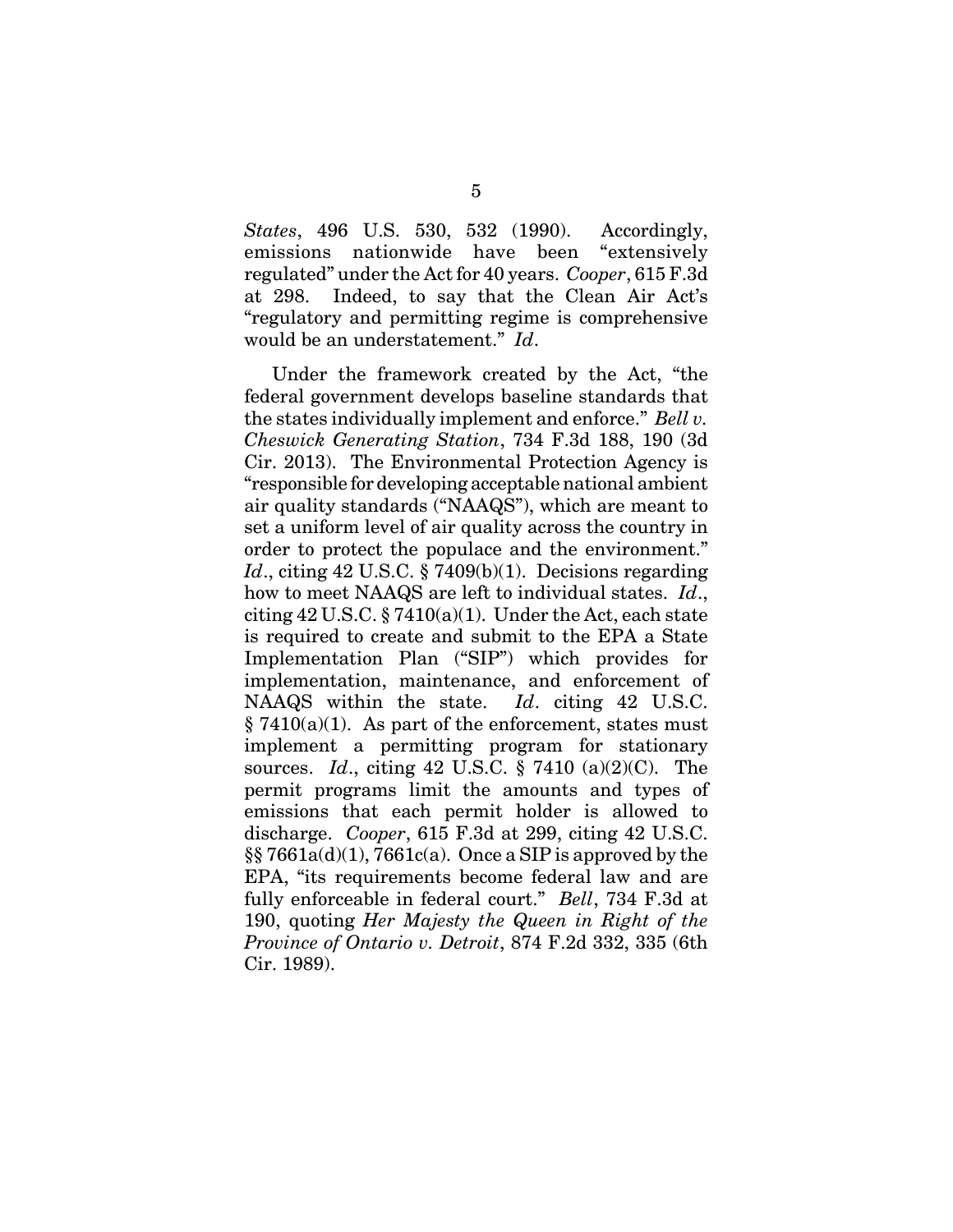**A. This Court should grant certiorari to affirm that all state common law nuisance claims with respect to air pollution are preempted by the Clean Air Act, which will ensure predictability in the law, prevent increased litigation, and protect reliance interests.**

The extensive litigation experience of amicus curiae DRI's members suggests that following the plain language of the Act and accompanying regulations results in predictability and consistency of outcomes in litigation, limits potential lawsuits, and protects reliance interests. By contrast, allowing state law nuisance claims to proceed prevents industry players from knowing the applicable standards in advance with any certainty, increases litigation, and undermines reliance interests. This Court should grant certiorari to affirm that all state common law nuisance claims with respect to air pollution are preempted by the Clean Air Act.

As this Court recognized, allowing individual federal judges to determine what amount of air pollution is "unreasonable" could result in thousands of lawsuits. *AEP*, 131 S. Ct. at 2540. An increase in litigation based on vague common law definitions of public nuisance is of particular concern, given the threat of class action suits, such as this one. In DRI members' experience, "[c]lass certification magnifies and strengthens the number of unmeritorious claims," "makes it more likely that a defendant will be found liable and results in significantly higher damage awards." *Castano*, 84 F.3d at 746. Additionally, it "is in class counsel's financial interest for the class to be as large as possible – the more claimants in the class  $\dots$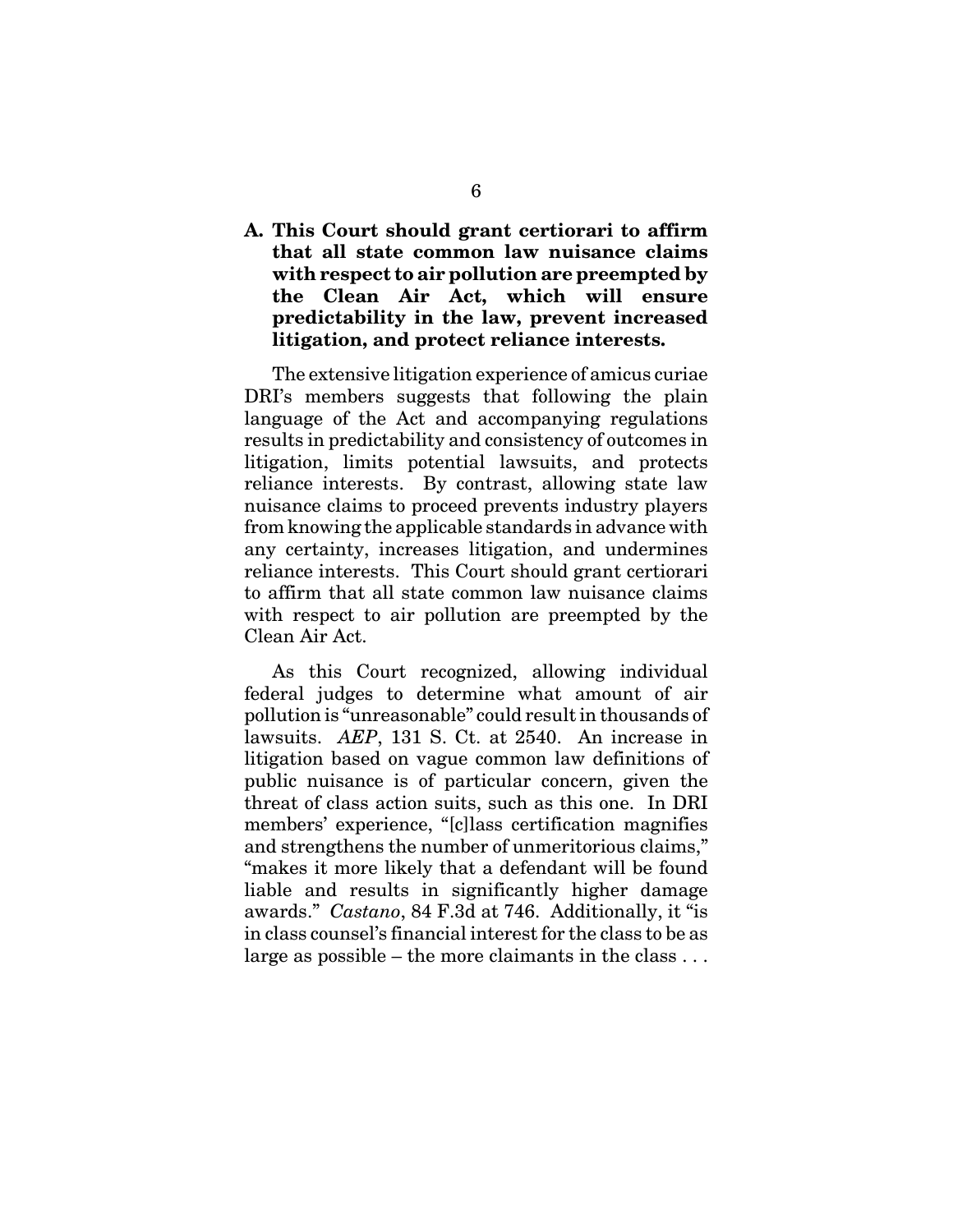the higher the eventual fee." Tanya J. Monestier, Transnational Class Actions and the Illusory Search for Res Judicata, 86 Tul. L. Rev. 1, 73 (2011). Thus, as this Court has recognized, "[c]ertification of a large class may so increase the defendant's potential damages liability and litigation costs that he may find it economically prudent to settle and to abandon a meritorious defense." *Coopers & Lybrand*, 437 U.S. at 476. See also *Castano*, 84 F.3d at 746 ("[C]lass certification creates insurmountable pressure on defendants to settle . . . . These settlements have been referred to as judicial blackmail.") If defendants must face such extensive liability and pressure to settle, the claims should be limited to the plain language of the Act and accompanying regulations, not infinitely expanded by an individual judge or jury's interpretation of state nuisance law.

Equally concerning, "[t]o replace duly promulgated ambient air quality standards with standards whose content must await the uncertain twists and turns of litigation will leave whole states and industries at sea and potentially expose them to a welter of conflicting court orders across the country." *Cooper*, 615 F.3d at 301. Allowing state law nuisance claims with respect to emissions and air pollution thus endangers reliance interests created by the Clean Air Act. The framework of the Act "reflects the extensive application of scientific expertise and . . . has set in motion reliance interests and expectations on the part of those states and enterprises that have complied with its requirements." *Id*. Unlike statutory standards, of which a company has knowledge and with which it can comply in advance, the practical application of many state nuisance theories cannot be known until after the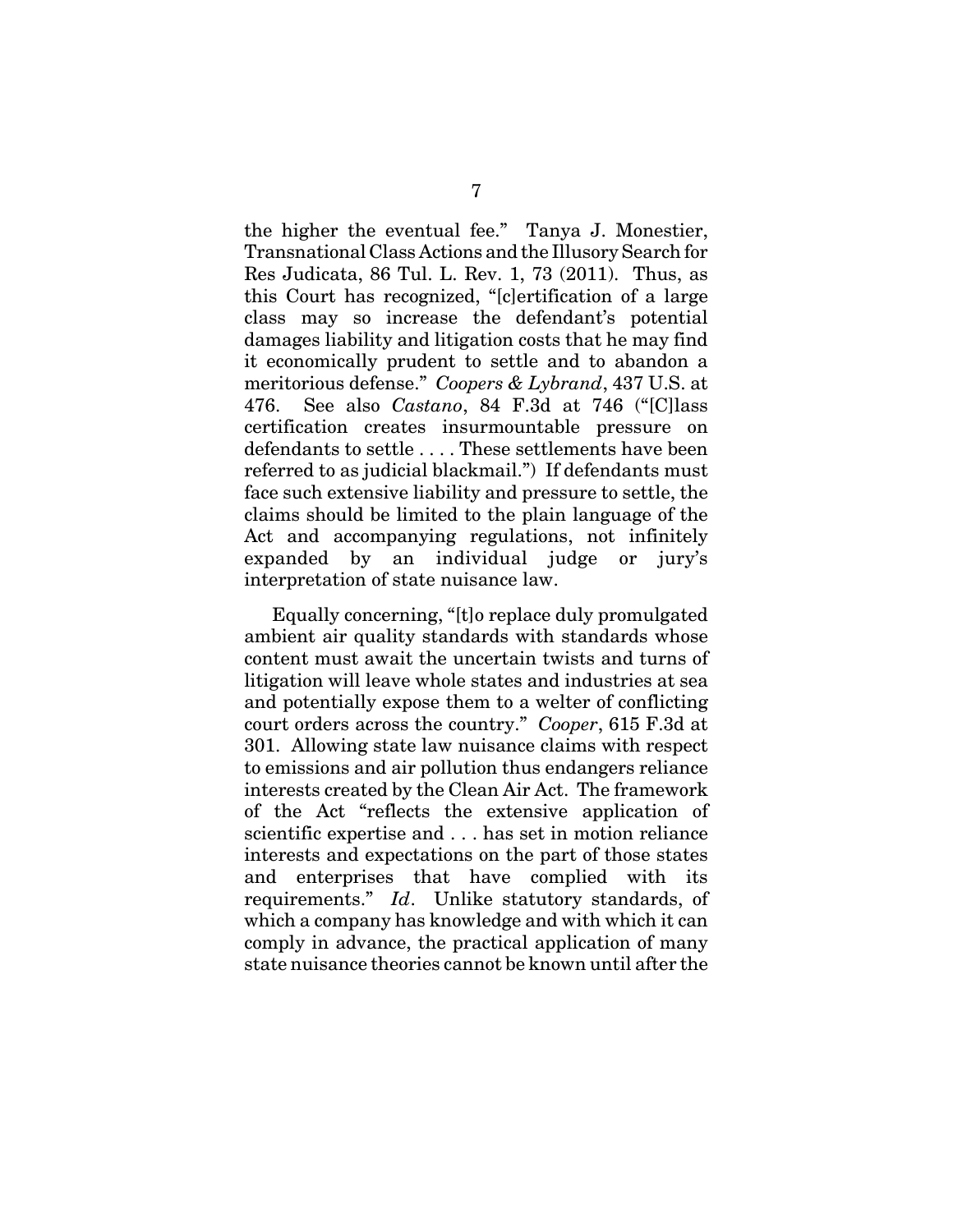fact. Thus, the uniform standards created by Congress will not control, but rather, control will rest with individual juries and judges.

Other potential problems stemming from a multitude of state common law claims include, "[t]he prospects of forum shopping and races to the courthouse, the chances of reversals on appeal, [and] the need to revisit and modify equitable decrees in light of changing technologies or subsequent enactments. . . ." *Cooper*, 615 F.3d at 306. Accordingly, this Court should grant certiorari to affirm that all state common law nuisance claims with respect to air pollution are preempted by the Clean Air Act.

### **B. This Court should grant certiorari because the rationale for displacement articulated in** *Am. Elec. Power Co., Inc. v. Connecticut* **applies equally to state common law claims under the Clean Air Act.**

In *AEP*, this Court determined that *federal* common law public nuisance claims are displaced by the Clean Air Act, but left open the question whether state law claims are similarly preempted. 131 S. Ct. at 2532. This Court should grant certiorari to answer that question in the affirmative. The same rationale employed in *AEP* should apply to preempt state common law claims because, as made clear in that case, the Clean Air Act "is sufficiently comprehensive to make reasonable the inference that Congress 'left no room' for supplementary state regulation." *Hillsborough Cnty.*, 471 U.S. at 713, quoting *Rice*, 331 U.S. at 230. This is especially true where the states are involved in implementing, maintaining, and enforcing the Act. 42 U.S.C.  $\S 7410(a)(1)$ .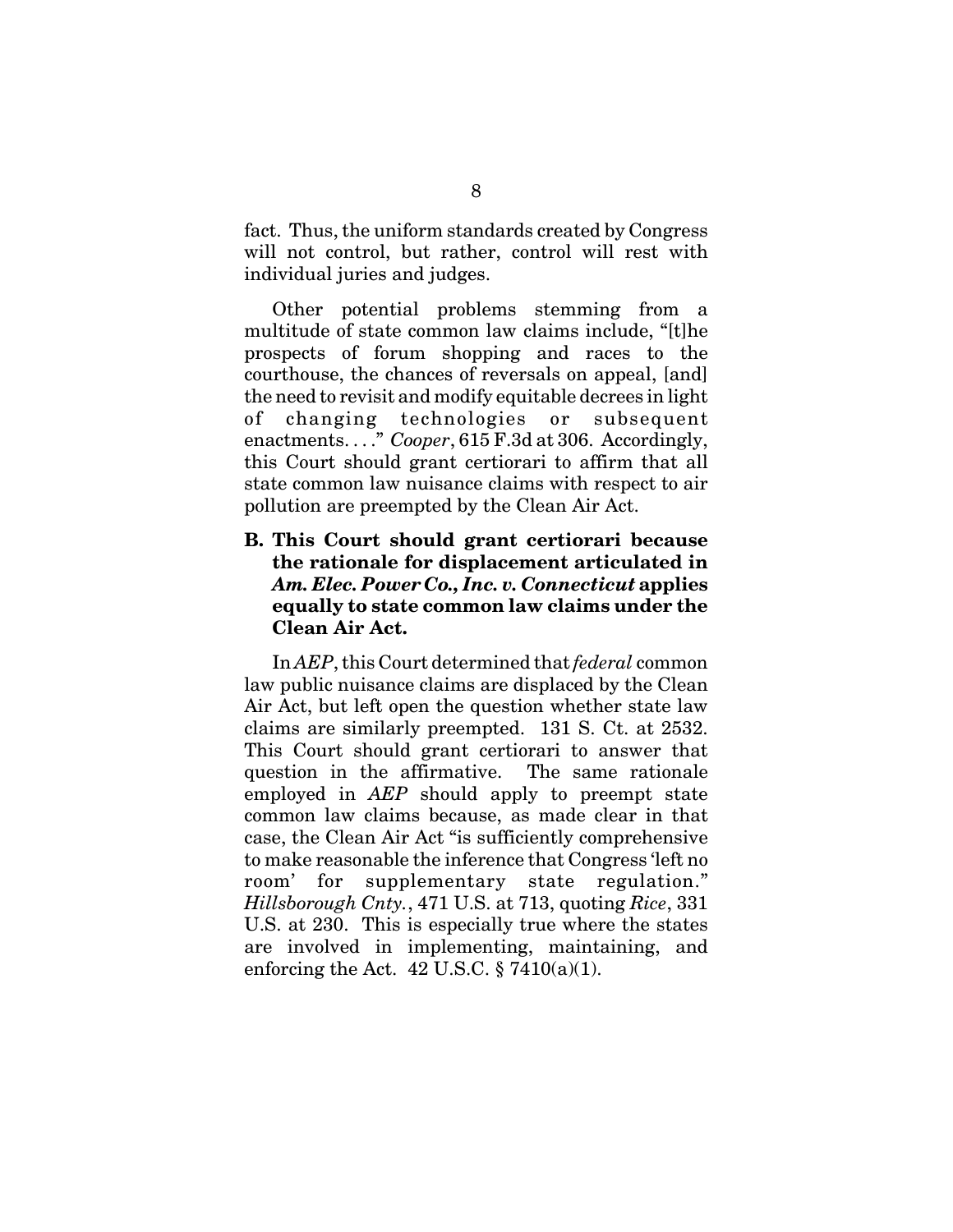In *AEP*, the Court explained that federal common law "addresses subjects within national legislative power where Congress has so directed or where the basic scheme of the Constitution so demands." 131 S. Ct. at 2535, quoting Friendly, In Praise of Erie—And of the New Federal Common Law, 39 N.Y.U.L.Rev. 383, at 408, n. 119, 421-22 (1964) (internal punctuation omitted). Federal common law exists in the realm of "air and water in their ambient or interstate aspects." *Id*., quoting *Illinois v. City of Milwaukee, Wis*., 406 U.S. 91, 103 (1972). The Court however, "does not have creative power akin to that vested in Congress," and therefore, when determining whether congressional legislation displaces federal common law, the Court asks whether the statute "speaks directly to the question at issue." *Id*. at 2536-37 (internal punctuation and citations omitted). Applying this analytical framework, the Court held that "the Clean Air Act and the EPA actions it authorizes displace any federal common law right to seek abatement of . . . emissions from fossil-fuel fired power plants." *Id*. Importantly, although acknowledging that there is a higher standard when considering whether state law is preempted, this Court found it critical that "Congress delegated to EPA the decision whether and how to regulate carbon-dioxide emissions from power plants; the delegation is what displaces federal common law." *Id*. at 2538-39.

The Court's reasoning in *AEP* is equally relevant to the application of state common law theories because of the states' role in creating the regulations under the Clean Air Act. The Court highlighted the states' involvement when it discussed the "prescribed order of decisionmaking" of the Act. *AEP*, 131 S. Ct. at 2539.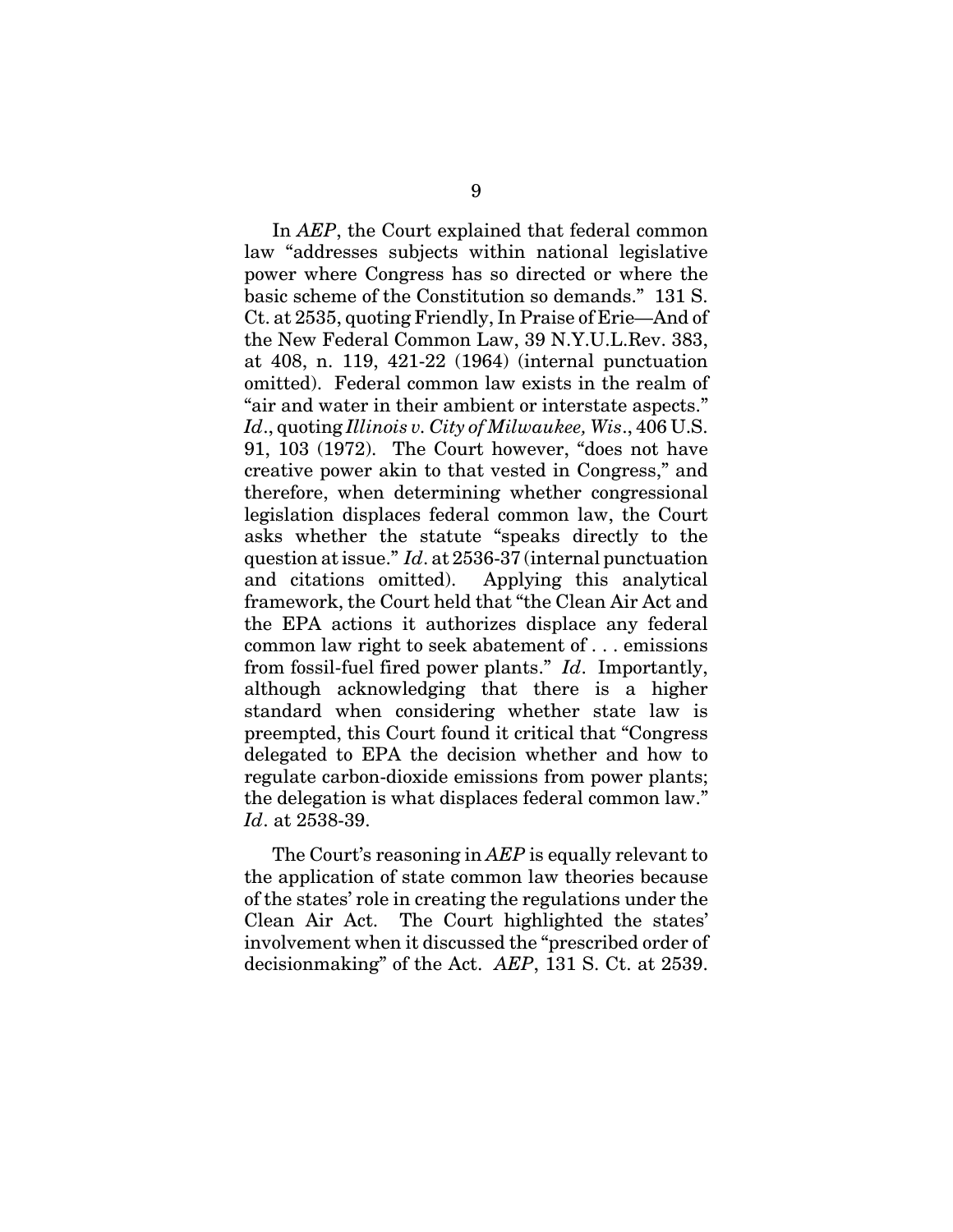The Act requires the "informed assessment of competing interests" to develop emissions regulations, and Congress "entrusts such complex balancing to EPA in the first instance, *in combination with state regulators*." *Id*. (emphasis added). Indeed, "[t]he Act envisions extensive cooperation between federal and state authorities . . . . " *Id*. citing  $\S$  7401(a),(b),  $\S 7411(c)(1), (d)(1)-(2)$ . The existence of this framework thus counsels against "setting emissions standards by judicial decree . . . ." *Id*. The agency is "better equipped to do the job than individual district judges issuing ad hoc, case-by-case injunctions" because "judges lack the scientific, economic, and technological resources an agency can utilize in coping with issues of this order."  $Id.$  at  $2539-40.^2$  Judges lack the same capacity for informed decision-making regardless of whether they are applying federal or state common law. This Court should grant certiorari to affirm that state common law nuisance actions with respect to air pollution are preempted by the Clean Air Act.

<sup>&</sup>lt;sup>2</sup> The Fourth Circuit also found it highly unlikely "that Congress" thought that a judge holding a twelve-day bench trial could evaluate more than a mere fraction of the information that regulatory bodies can consider." *Cooper,* 615 F.3d at 305.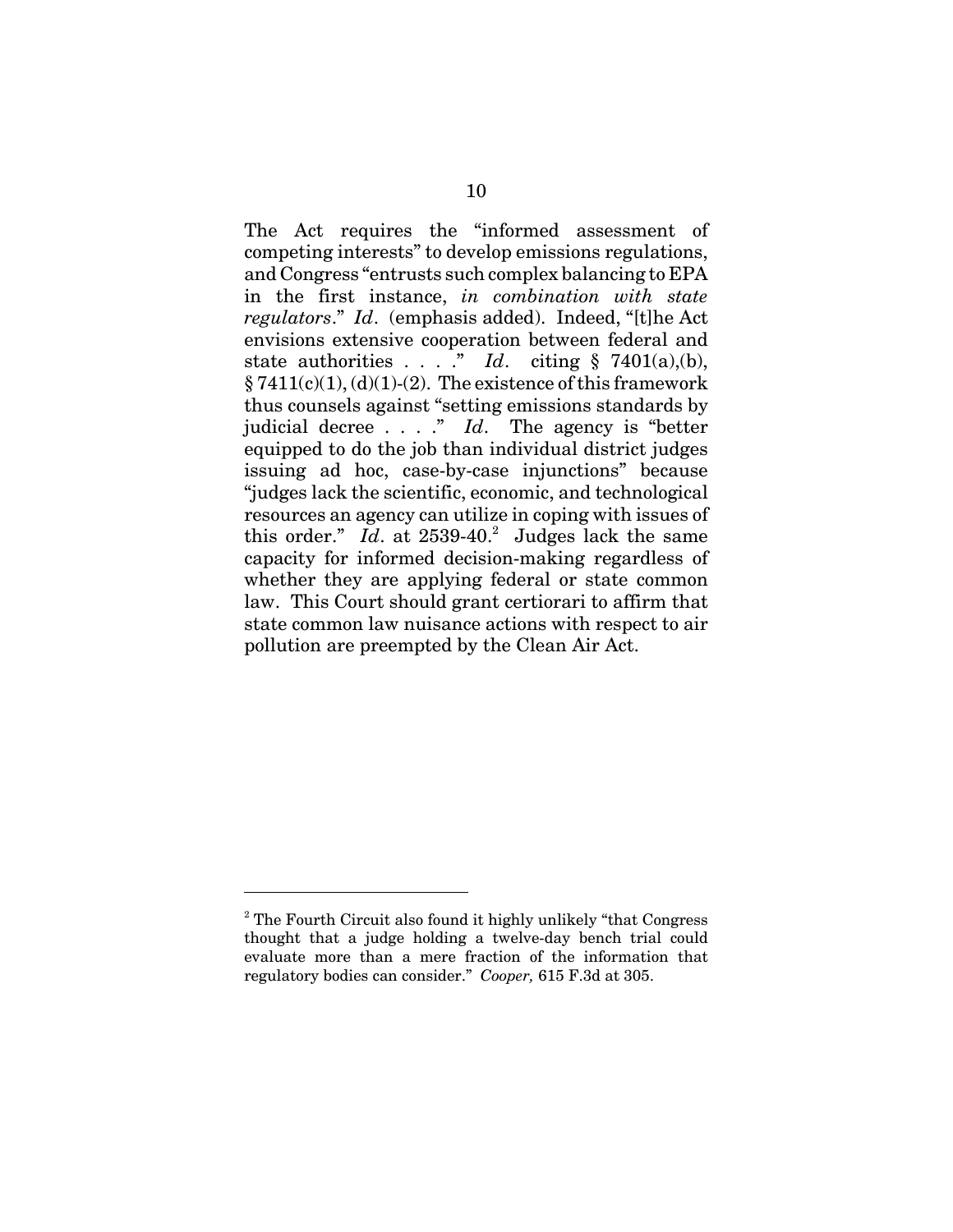**C. This Court should grant certiorari so that it can affirm that state common law nuisance claims are preempted under the Clean Air Act because nuisance is a vague and malleable theory inconsistent with Congress's intent to create comprehensive, uniform, regulatory provisions addressing air pollution.**

The pitfalls of "setting emissions standards by judicial decree," *AEP*, 131 S. Ct. at 2539, are all the more evident when attempting to apply nuisance standards, which are often "vague" and "indeterminate," *City of Milwaukee v. Illinois & Michigan*, 451 U.S. 304, 317 (1981). Justice Blackmun commented that "one searches in vain . . . for anything resembling a principle in the common law of nuisance." *Lucas v. S. Carolina Coastal Council*, 505 U.S. 1003, 1055 (1992) (Blackmun, J., dissenting). This Court should grant certiorari so that it can affirm that state common law nuisance claims are preempted under the Clean Air Act. Nuisance is a vague and malleable theory inconsistent with the comprehensive provisions of the Act.

Nuisance has been described as "the great grab bag, the dust bin, of the law;" it is "so comprehensive a term, and its content is so heterogeneous, that it scarcely does more than state a legal conclusion that for one or another of widely varying reasons the thing stigmatized as a nuisance violates the rights of others." *Awad v. McColgan*, 357 Mich. 386, 389-90, 98 N.W.2d 571 (1959) (overruled on other grounds by *Mobil Oil Corp. v. Thorn,* 401 Mich. 306, 258 N.W.2d 30 (1977)), citing Warren A. Seavey, Nuisance: Contributory Negligence and Other Mysteries, 65 Harv. L. Rev. 984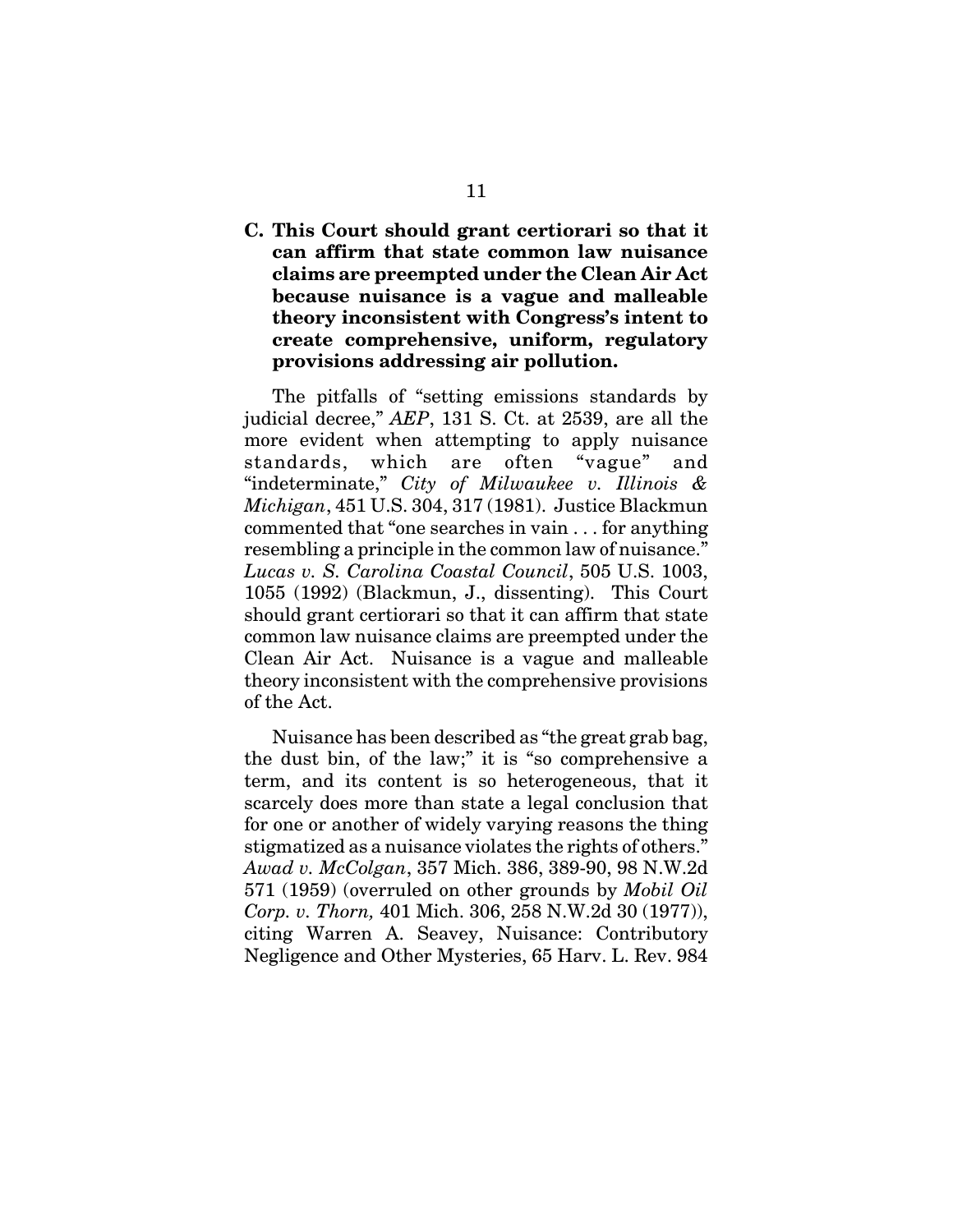(1952) and Ezra Ripley Thayer, Public Wrong and Private Action, 27 Harv. L. Rev. 317 (1914).

Prosser agrees that "nuisance," is "a sort of legal garbage can," "used to designate anything from an alarming advertisement to a cockroach baked in a pie." William L. Prosser, Nuisance Without Fault, 20 Tex. L. Rev. 399, 410 (1942). The term is "broad enough to cover all conceivable torts." *Id.* Indeed, Blackstone defined it "as to include almost all types of actionable wrong, that is, 'any thing that worketh hurt, inconvenience or damage'." *People v. Lim*, 18 Cal. 2d 872, 880, 118 P.2d 472 (1941), quoting 2 Cooley's Blackstone, 4th Ed. 1899, p. 1012. The concept of nuisance has likewise been described as amorphous and malleable. See *City of Bakersfield v. Miller*, 64 Cal. 2d 93, 99, 410 P.2d 393 (1966) ("the term 'nuisance' is peculiarly amorphous"); *Grove Press, Inc. v. City of Philadelphia*, 418 F.2d 82, 88 (3d Cir. 1969) (nuisance doctrine is elastic and amorphous); Albert C. Lin, Public Trust and Public Nuisance: Common Law Peas in A Pod?, 45 U.C. Davis L. Rev. 1075, 1083 (2012) ("recent litigation seeking to apply public nuisance to lead paint, handgun violence, and climate change underscores the malleability of the doctrine.").

The two kinds of nuisance recognized under the common law are related only "in the vague general way that each of them causes inconvenience to someone." *Philadelphia Elec. Co. v. Hercules, Inc.*, 762 F.2d 303, 315 (3d Cir. 1985), quoting Prosser, Private Action for Public Nuisance, 52 Va.L.Rev. 997, 999 (1966) (footnotes omitted). "A private nuisance is narrowly restricted to the invasion of interests in the use and enjoyment of land. It is only a tort, and the remedy for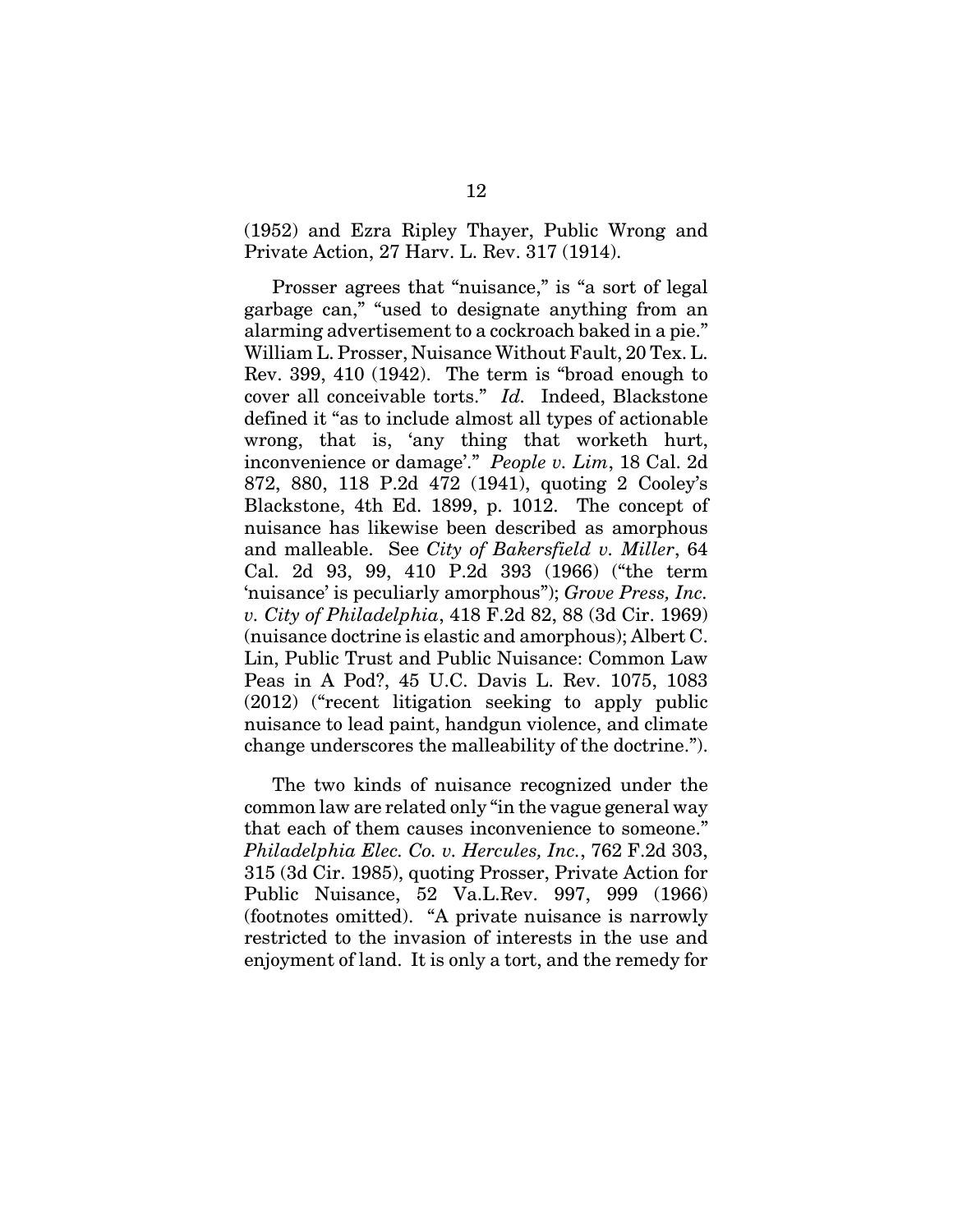it lies exclusively with the individual whose rights have been disturbed." *Id*. A public nuisance on the other hand, which is at issue here, "is a species of catch-all low-grade criminal offense, consisting of an interference with the rights of the community at large . . ." *Id*.

Both of these common law theories are vague and open-ended in definition. The amorphous and malleable nature of public nuisance is also evident in the variety of state statutes found to pass constitutional muster. See *Wilbros, LLC v. State*, S13A1410, 2014 WL 695212 (Ga. Feb. 24, 2014) (Ordinance not impermissibly vague which defines nuisance as "whatever is dangerous or detrimental to human life or health and whatever renders or tends to render soil, air, water or food impure or unwholesome."); *City of Lincoln Ctr. v. Farmway Co-Op, Inc*., 316 P.3d 707 (Kan. 2013) (City's nuisance ordinance, which proscribed maintaining public nuisance by intentionally causing or permitting condition to exist that injured or endangered public health, safety, or welfare was not unconstitutionally vague; a nuisance is "that which annoys or causes trouble or vexation, that which is offensive or noxious, or anything that works hurt, inconvenience or damage" and municipalities must define "nuisance" in light of this understanding.); *Stanfield v. Glynn Cnty*., 280 Ga. 785, 631 S.E.2d 374 (2006) (County nuisance ordinance, prohibiting "anything having an offensive odor," was not unconstitutionally vague under due process principles.); *State v. Monoco Oil Co., Inc*., 185 Misc. 2d 742, 713 N.Y.S.2d 440 (Sup. Ct. 2000) (Provisions of town's commercial zoning ordinance barring processing of products that were "unreasonably odorous" or the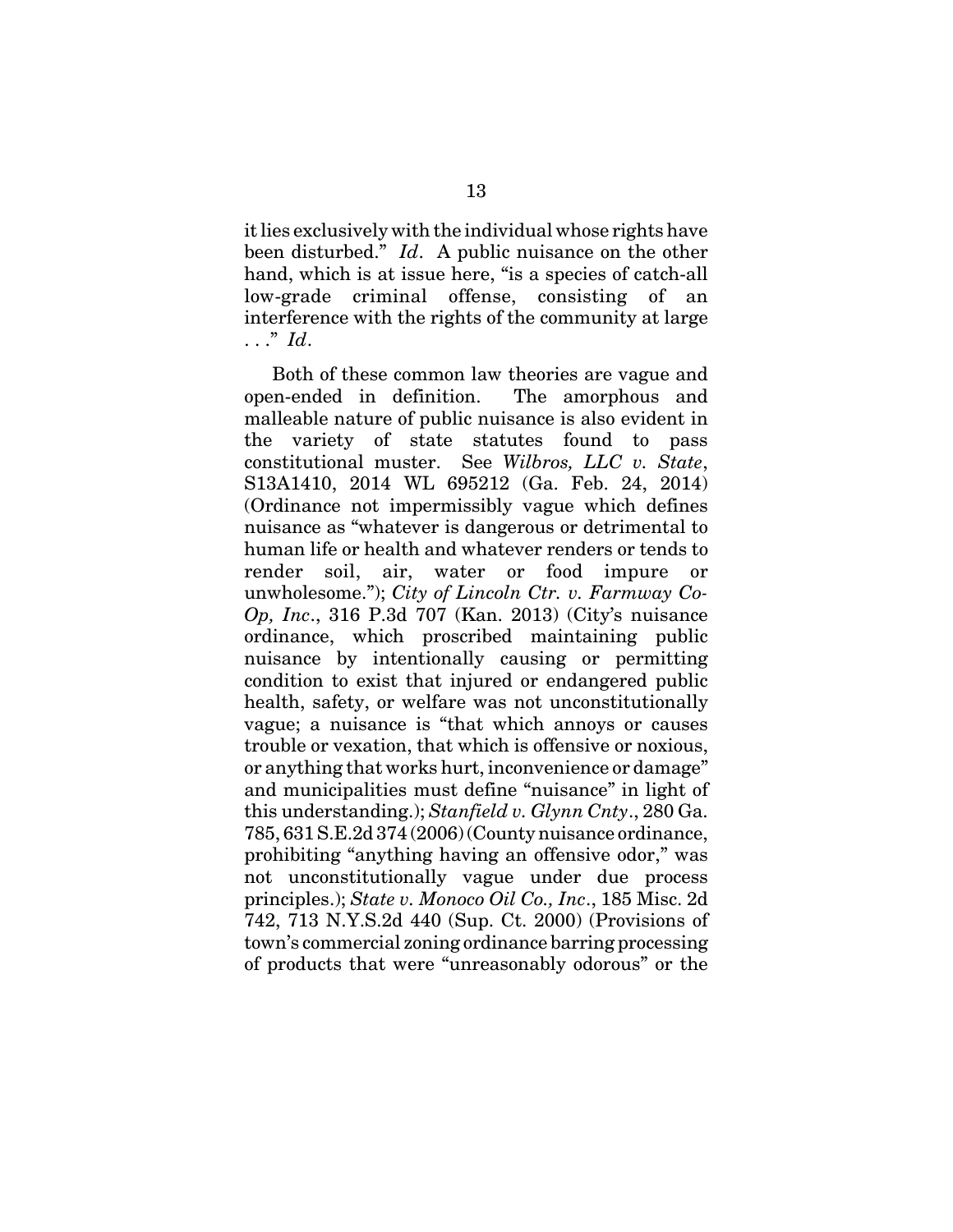emission of a substance "detrimental to the health, well-being and general safety of the community" was not unconstitutionally vague; ordinance set a standard which was essentially the definition of public nuisance.). But see *Guidi v. City of Atl. City*, 286 N.J. Super. 243, 245, 668 A.2d 1098 (App. Div. 1996) (Language prohibiting "any matter, thing, condition or act which is or may become an annoyance or interfere with the comfort or general well-being of the inhabitants of this municipality" subjected defendants to an unascertainable standard.); *City of Festus v. Werner*, 656 S.W.2d 286, 287 (Mo. Ct. App. 1983) (Ordinance impermissibly vague that prohibits the rendering, heating or steaming of any animal or vegetable product which creates disagreeable odors because "disagreeable" is not defined, "nor is any quantum of such odor established as necessary for violation" and the ordinance "does not provide who shall make the determination of 'disagreeable,' nor provide any standard for making such a determination.) Thus, as the Fourth Circuit keenly observed in *Cooper*, 615 F.3d at 302, when considering the Clean Air Act, "[t]he contrast between the defined standards of the Clean Air Act and an ill-defined omnibus tort of last resort could not be more stark." This Court should grant certiorari so that it can affirm that state common law nuisance claims are preempted under the defined standards of the Clean Air Act.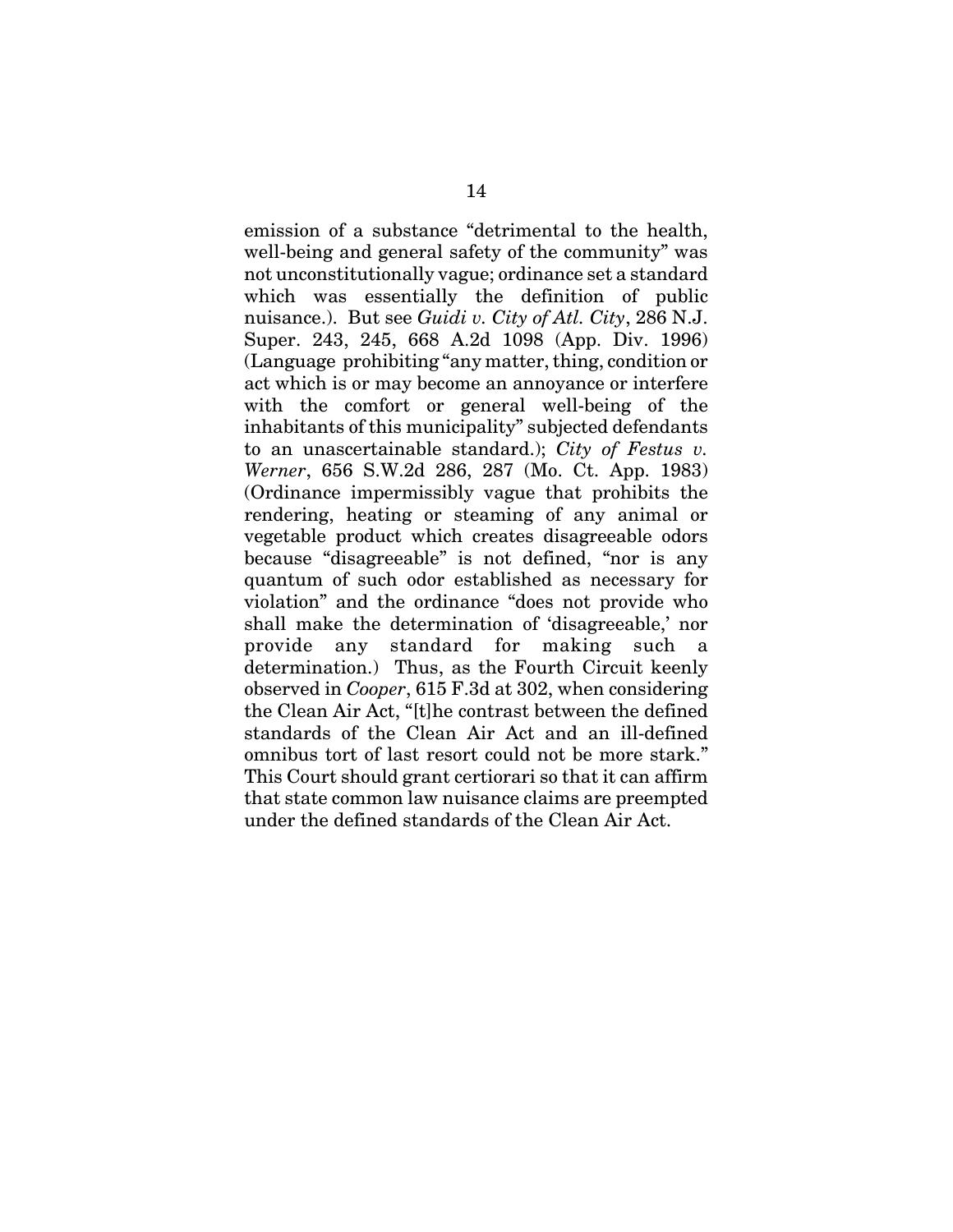**D. The reasoning in** *Cooper* **provides additional support for a finding that the Clean Air Act preempts state common law claims and this Court should grant certiorari so that it can affirm that all state common law nuisance actions – not simply those in non-source states – are preempted by the Clean Air Act.**

In *Cooper*, 615 F.3d at 296, the Fourth Circuit relied on *Int'l Paper Co. v. Ouellette*, 479 U.S. 481, 496 (1987) and held that state common law claims under the Clean Air Act were permissible only in the source state.<sup>3</sup> But the court's reasoning focuses on the states' role in developing emissions regulations and demonstrates why state common law nuisance claims in the realm of air pollution should be preempted entirely. This Court should grant certiorari so that it can affirm that all state common law nuisance claims are preempted by the Clean Air Act.

The Fourth Circuit observed that, despite the Clean Air Act's comprehensive provisions and regulations controlling interstate emissions, North Carolina, the non-source state, brought a state law public nuisance suit against the Tennessee Valley Authority. *Cooper*, 615 F.3d at 297. The court thus viewed the "real" issue as "whether individual states will be allowed to supplant the cooperative federal-state framework [of

<sup>3</sup> The *Oullette* Court held that the Clean Water Act does not preempt all state law nuisance claims, but a court "must apply the law of the State in which the point source is located." 479 U.S. at 496. The Court concluded that the application of numerous state nuisance laws would "undermine the important goals of efficiency and predictability in the [Clean Water Act's] permit system." *Id.*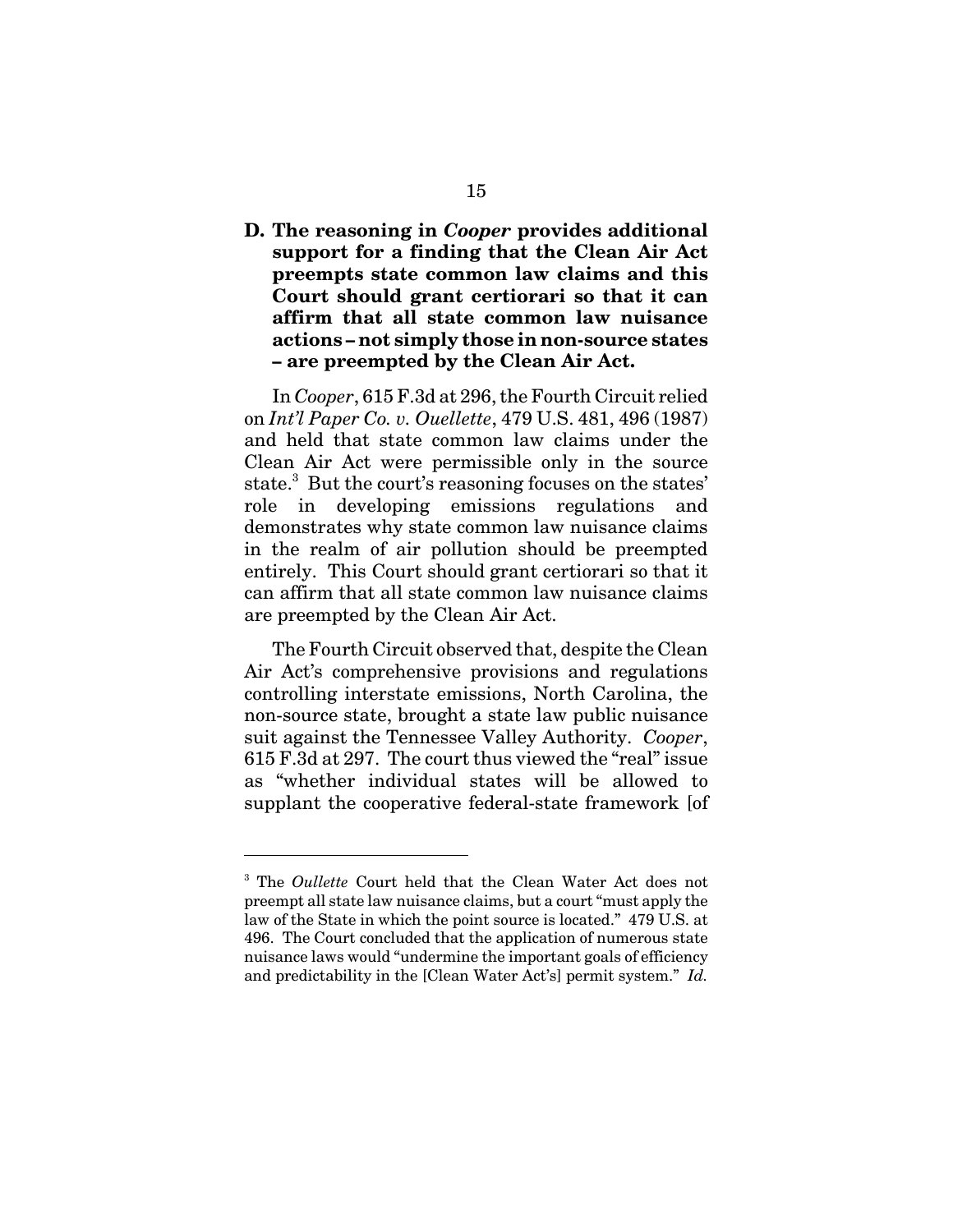the Clean Air Act] that Congress through the EPA has refined over many years." *Id*. at 298.

Although it held state law claims permissible in the source state, the Fourth Circuit noted that "[c]ourts traditionally have been reluctant to enjoin as a public nuisance activities which have been considered and specifically authorized by the government." *Cooper*, 615 F.3d at 309. Indeed, the court found it "difficult to understand how an activity expressly permitted and extensively regulated by both federal *and state* government could somehow constitute a public nuisance." *Id.* at 296 (emphasis added). It would be particularly odd "for specific state laws and regulations to expressly permit a power plant to operate and then have a generic statute countermand those permissions on public nuisance grounds." *Id.* at 309. Under the Clean Air Act, states should be "expected to take into account their own nuisance laws in setting permit requirements." *Id*., quoting *Ouellette*, 479 U.S. at 499.

In reversing the district court's decision to apply the non-source state's law, the Fourth Circuit recognized that upholding the lower court's injunction "would encourage courts to use vague public nuisance standards to scuttle the nation's carefully created system for accommodating the need for energy production and the need for clean air. The result would be a balkanization of clean air regulations and a confused patchwork of standards, to the detriment of industry and the environment alike." *Cooper*, 615 F.3d at 296. Thus, although the court did not hold that the Clean Air Act entirely preempted state common law claims in the field of emissions regulation, it nevertheless found it "essential" to "respect the system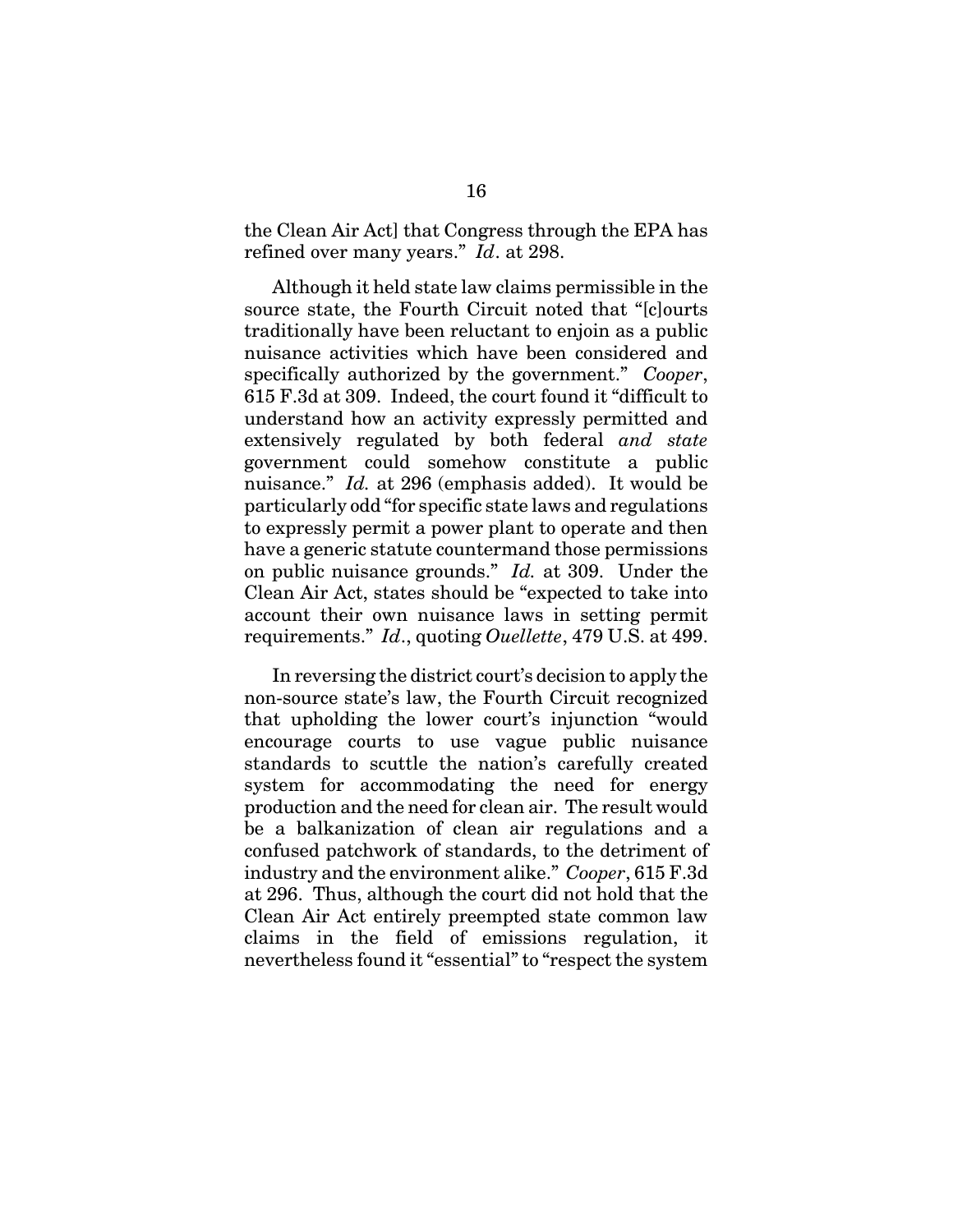that Congress, the EPA, and the states have collectively established." *Id.* at 202-303. And given that Congress granted the states "an extensive role in the Clean Air Act's regulatory regime through the [State Implementation Plan] and permitting process," it is critical to consider field and conflict preemption principles, which "caution at a minimum against . . . allowing state nuisance law to contradict joint federalstate rules so meticulously drafted." *Id*. at 303. This Court should grant certiorari so that it can affirm that all state common law nuisance claims – not simply those in non-source states – are preempted by the Clean Air Act.

#### **CONCLUSION**

For the foregoing reasons, the decision of the court of appeals should be reversed and this Court should affirm that state common law nuisance claims with respect to emissions and air pollution are preempted by the Clean Air Act.